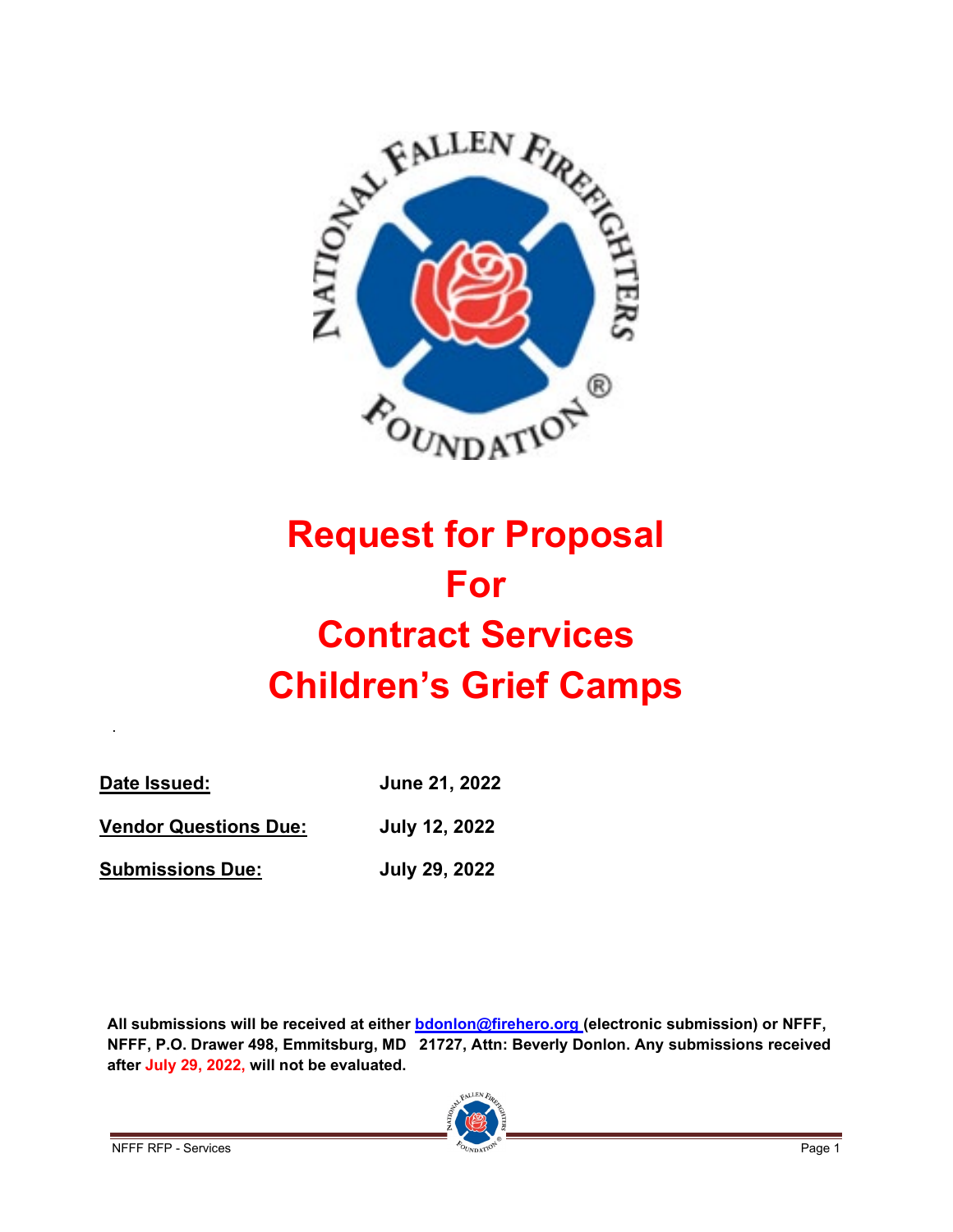# **GENERAL REQUIREMENTS**

# **ABOUT US**

Congress created the National Fallen Firefighters Foundation (NFFF) to lead a nationwide effort to honor America's fallen firefighters. Since 1992, the non-profit Foundation has developed and expanded programs that fulfill that mandate. Our mission is to honor and remember America's fallen fire heroes, provide resources to assist their families in rebuilding their lives, and work within the fire service community to reduce firefighter deaths and injuries.

This solicitation adheres to all federal procurement procedures and protocols, as detailed in applicable funding instruments, including, but not necessarily limited to the OMB Circulars A-110, A-122 & A-133, and/or OMB/s Uniform Administrative Requirements, Cost Principles, and Audit Requirements for Federal Awards ("Uniform Guidance"), and all subsequently issued agency regulations implementing the Uniform Guidance. Accordingly, it is the Foundation's intent to conduct this procurement under these federally-mandated guidelines and requirements.

**Project Term:** The term of the contract will be for one-year and/or the length of the Period of Performance as indicated in the grant(s) funding the position. The award will include an option for the NFFF to renew the contract for up to four (4) additional, and consecutive, one-year performance periods.

# **DESCRIPTION OF PROJECT: Contract Services Children's Grief Camps**

- 1. Project Narrative: Children and teens are subject to many stressors and pressure in today's society. These include pressure to perform well in academics and sports, pressure from peers, and interaction within the family and society. Children who are dealing with the death of a parent, primary caregiver, or sibling have the added burden of dealing with their grief. Parents and schools often do not have the skills to help children cope with their grief, and friends and even family members cannot relate to the loss, which may leave the child feeling isolated and alone. This weekend bereavement camp will provide grieving children, ages 7-17 (18 if still in or just graduated from high school) with an opportunity to interact with peers who understand their loss and to learn healthy coping skills to help them cope with grief in their daily lives.
- 2. Scope of Work and Project Specifications: Contractor shall have a minimum of five years' experience in providing bereavement camps for children. There will be a maximum of 50 campers and recruitment of a minimum of 70 volunteers. Contractor shall recommend a camp facility that meets all program requirements and meets the approval of NFFF staff. The camp facility will provide the following minimum requirements;
	- a. Adequate number of beds and cottages/cabins to ensure gender separation and a bed for each camper and volunteer
	- b. Bathroom facility in each cottage/cabin and shower facility either in the cottage/cabins or in a communal area

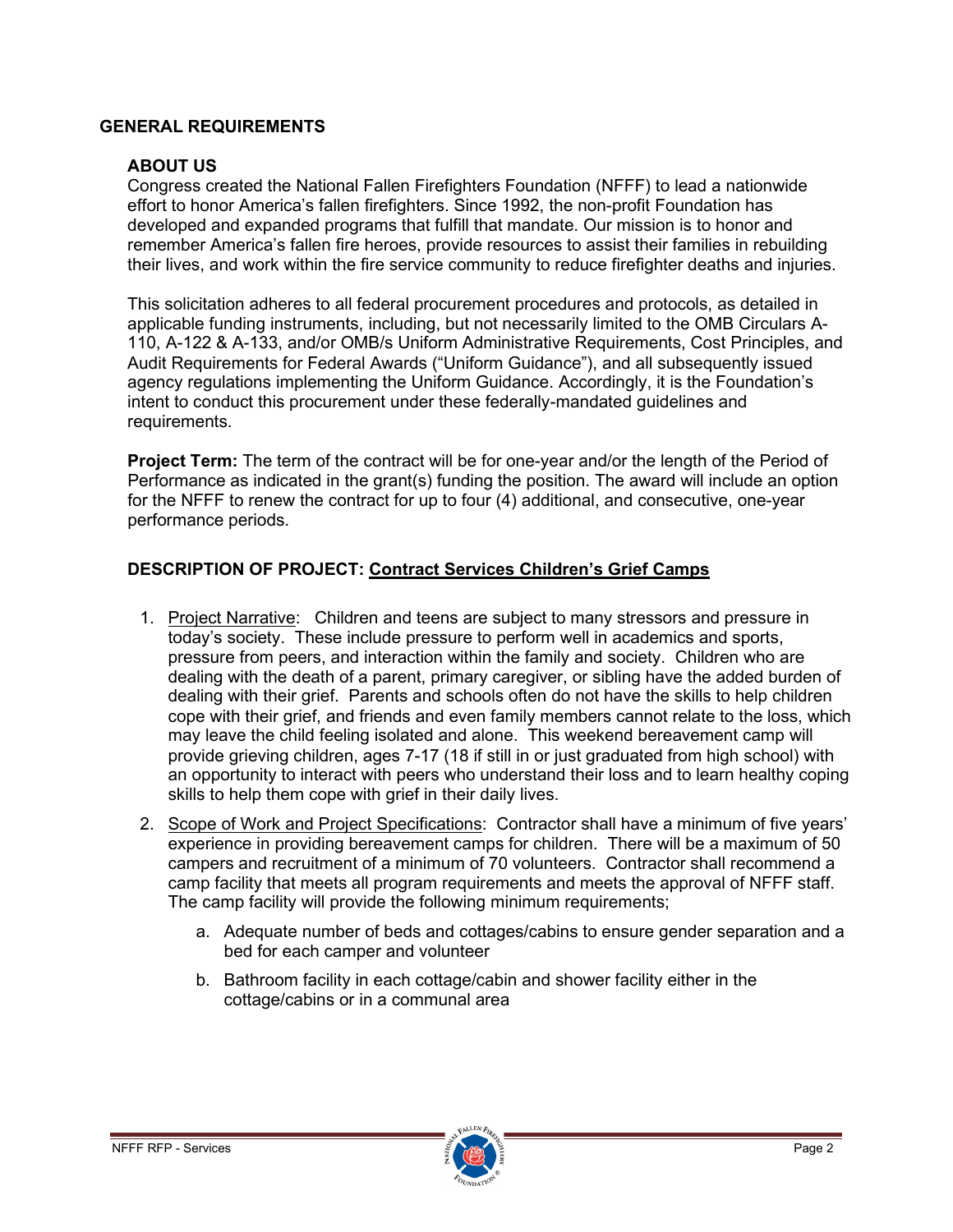- c. Adequate kitchen and dining areas so that all campers and volunteers may have their meals and snacks provided daily by the facility. This includes kitchen staff and a facility host or director. Meals to be included for all campers, volunteers, and staff are as follows:
	- i. Dinner on Friday evening for campers and volunteers
	- ii. A separate dinner for the parent/guardian bringing the campers to camp;
	- iii. Breakfast, lunch and dinner on Saturday, and breakfast and lunch on Sunday.
- d. Three or more outdoor activity areas, for example, a ropes course, challenge course, rock climbing wall, zipline, etc. including space and seating for a bonfire.
- e. Meeting space large enough to accommodate all campers.
- f. A minimum of eight (8) separate meeting rooms that can accommodate meetings ranging in size from 15-25 participants.

Contractor shall provide the following to staff the camp:

- Staff to collect information on each camper and volunteer, including medical history, and complete a needs assessment for each camper prior to camp. Assessments shall take into account the child's strengths, family dynamics, social and economic environment, and cultural and religious beliefs. This information will be used to match each child with a volunteer who is best equipped to meet the child's strengths and personal interests
- Licensed behavioral health/cognitive therapy specialists with experience in children's grief to facilitate groups of children divided by age group in meetings that will encourage them to share their experience of loss. There may be up to 8 such specialists needed. These specialists shall help the campers develop coping skills and build resilience.
- Nurse or EMT to be onsite for the duration of the camp. This person will be in charge of issuing medicine for campers and volunteers and will take care of medical issues.
- Adequate staff to engage campers in "ice breaker" activities on the first day of camp and on-site staff to ensure the activities of the camp run smoothly and "trouble shoot" problems.
- Contractor staff will assign campers and volunteers to cabin/cottage for sleeping based on age and gender.
- Space for up to two (2) NFFF Staff Family/Camper liaisons to assist Contractor's staff.
- The following timeline has been established to ensure that the project's objective is achieved. The timeline is subject to change as deemed necessary by the NFFF and negotiated with the contractor.

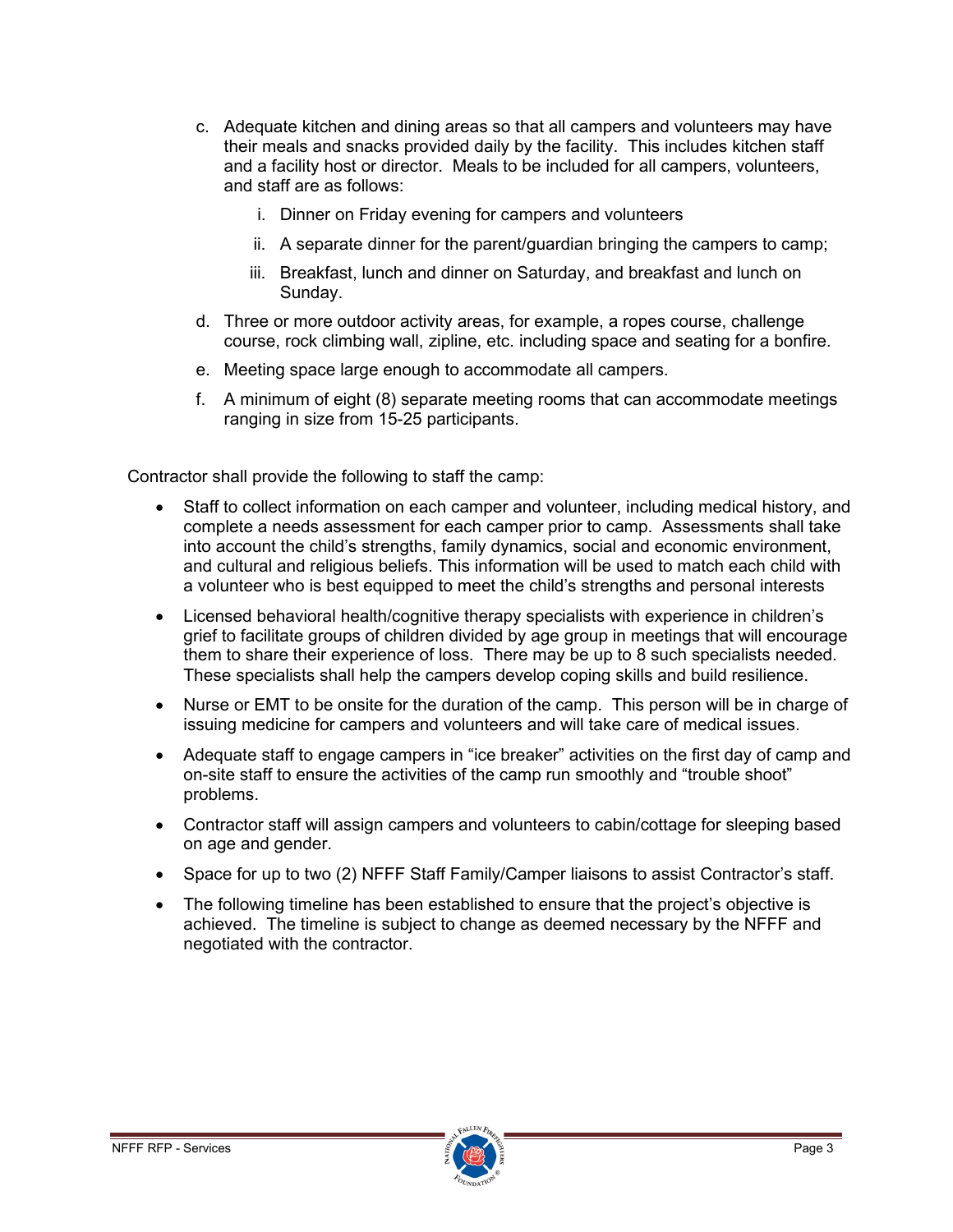| <b>Milestone</b>                                    | Date                       |
|-----------------------------------------------------|----------------------------|
| Camp Facility to be procured                        | January 1, 2023            |
| Camper Recruitment by NFFF staff                    | January 1 – May 1, 2023    |
| <b>Volunteer Recruitment by NFFF and Contractor</b> | January 1 – May 15, 2023   |
| <b>Camper Intake Screenings</b>                     | March 15 – May 15, 2023    |
| Camp supplies shall be procured                     | May 15, 2023               |
| Camper/Volunteer Matching                           | No later than May 26, 2023 |
| Volunteers will be notified of acceptance           | May 31, 2023               |
| Three-Day Bereavement Camp Program                  | June $23 - 25$ , 2023      |
| Program Evaluation will be completed                | June 26 - July 31, 2023    |

Contractor shall collect information on shirt sizes for campers and volunteers and provide tshirts and "incentive" pins for the camp. Design and logo for the shirts and pins will be subject to approval by NFFF staff.

Contractor shall develop an evaluation form to be completed by both campers and parents. Information on the evaluations shall be compiled and provided to NFFF staff.

- 3. Project Location: Camp facility in the vicinity of Johnsonburg, New Jersey, or nearby.
- 4. Project Term: The term of the contract will be for one-year and/or the length of the Period of Performance as indicated in the grant(s) funding the position. The award will have a four-year option included in the contract.
- 5. Contract Type. All proposed pricing will include rental of camp facility, food and supplies, behavioral health/cognitive therapy specialists to facilitate small group sessions, staff to collect camper assessments, including medical information and matching campers with volunteers, assist with camp activities and oversee the camp, and labor costs, personnel expenses, transportation of all materials and personnel and profit.
- 6. Project Reporting Parameters: Reporting will be determined as outlined in a finalized Scope of Work. However, reporting is customarily completed on a monthly basis and/or as deemed necessary by the grant award.
- 7. Detail of Credentials for Respondent: The final contract will be awarded to the most qualified consultant, as deemed by the National Fallen Firefighters Foundation, who can demonstrate a proven track record and a minimum of 5 years' experience in providing bereavement camps for children ages 7-17.
- 8. Evaluation Criteria: The contract will be awarded to the responsible offeror that proposes the most advantageous proposal to the NFFF considering all offerors' technical capabilities, experience and past performance, and overall pricing, which shall be determined by NFFF in its sole discretion. Evaluative criteria to be utilized for examination of submissions will include:
	- a. Demonstrated knowledge / experience with children's grief camps.
	- b. Experience providing services to firefighter children.

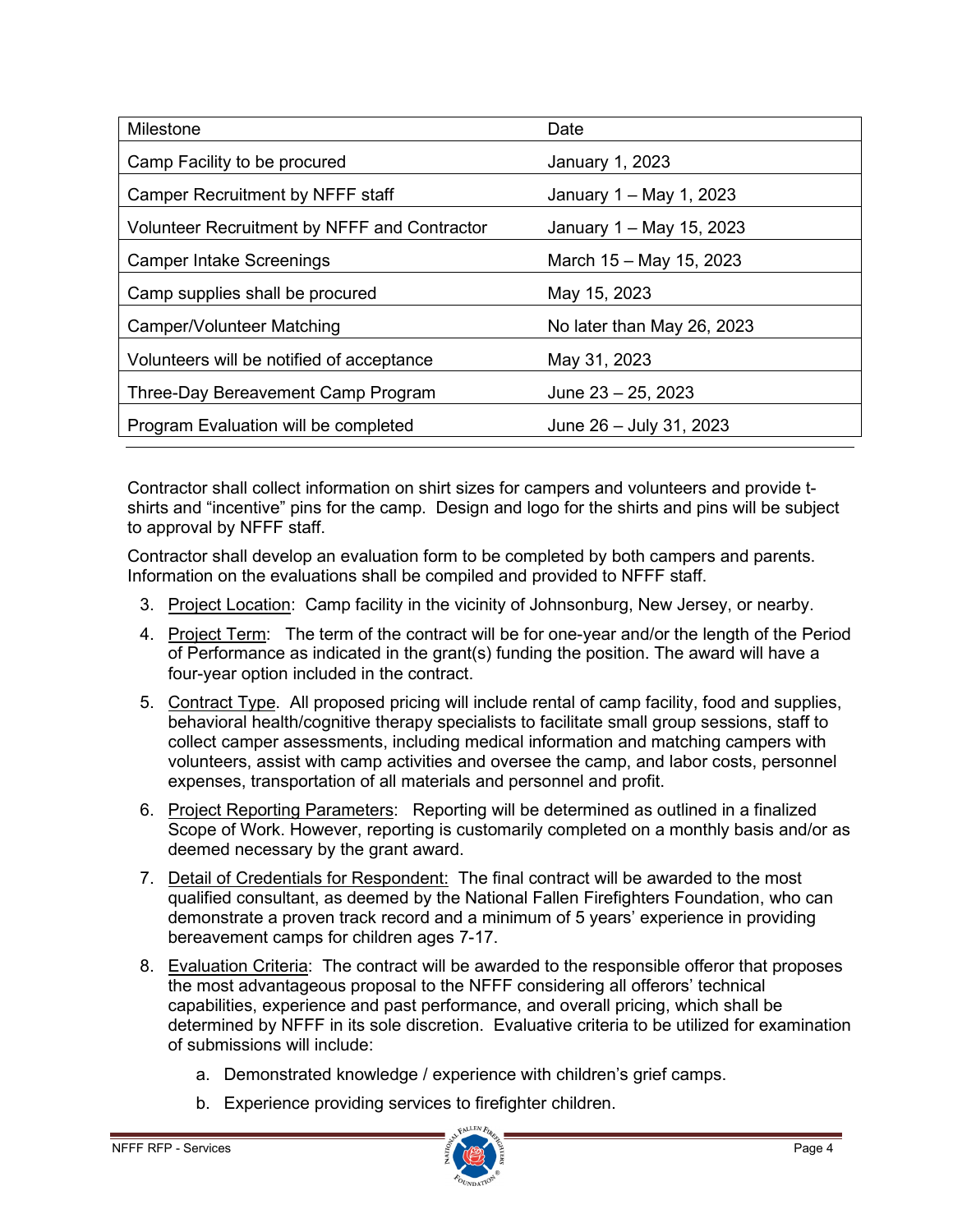c. Include benchmarks demonstrating progress in the outlined timeframe.

Technical Capabilities: Contractors will submit a list of personnel possessing the technical capabilities required for the scope of the individual contract. This would highlight personnel with exposure to and experience with conducting bereavement camps for children.

Experience/Past Performance: Potential contractors should provide a narrative, no more than 2 pages in length, with references and contact information, which details your experience in providing the desired services and examples of successful past performance with projects of similar size and scope.

Price Proposal: Given the contract type (see Section 5 above), please provide sufficient detail to permit the NFFF to assess your proposed price as fair and reasonable. The proposal should include all expenses, travel, and lodging. The NFFF hosts multiple events each year funded by corporate and private donations and federal funds.

As a potential recipient of federal grants, the NFFF retains records on all solicitations that may be reimbursed with these funds. All respondents are, therefore, required to fill out and submit Appendix A & B together with your proposal or certify that respondent has registered with the federal government at: [www.SAM.gov.](http://www.sam.gov/)

Should this RFP lead to the selection of an award the respondent will be required to submit an IRS W-9 form.

Unless otherwise disclosed in the proposal, by and through the submission of a proposal in response to this RFP, the offeror certifies that there exists no actual or potential organizational or consultant conflict of interest ("OCI") as described in Federal Acquisition Regulation Subpart 9.5.

The NFFF reserves the right to request additional information from all or a select number of offerors as necessary in determining the most advantageous proposal for the organization. Further, if the offeror discloses an actual or potential OCI, the NFFF may request more information from the offeror, including, but not limited to, a plan detailing how the actual or potential OCI will be mitigated and/or avoided.

Questions may be submitted via email to [bdonlon@firehero.org.](mailto:bdonlon@firehero.org)

- Submissions must be received by the date stated on the cover of this Request for Proposal.
- Proposal submissions may be sent via email to **bdonlon@firehero.org** or to:

National Fallen Firefighters Foundation Attention: Beverly Donlon PO Drawer 498 Emmitsburg, MD 21727

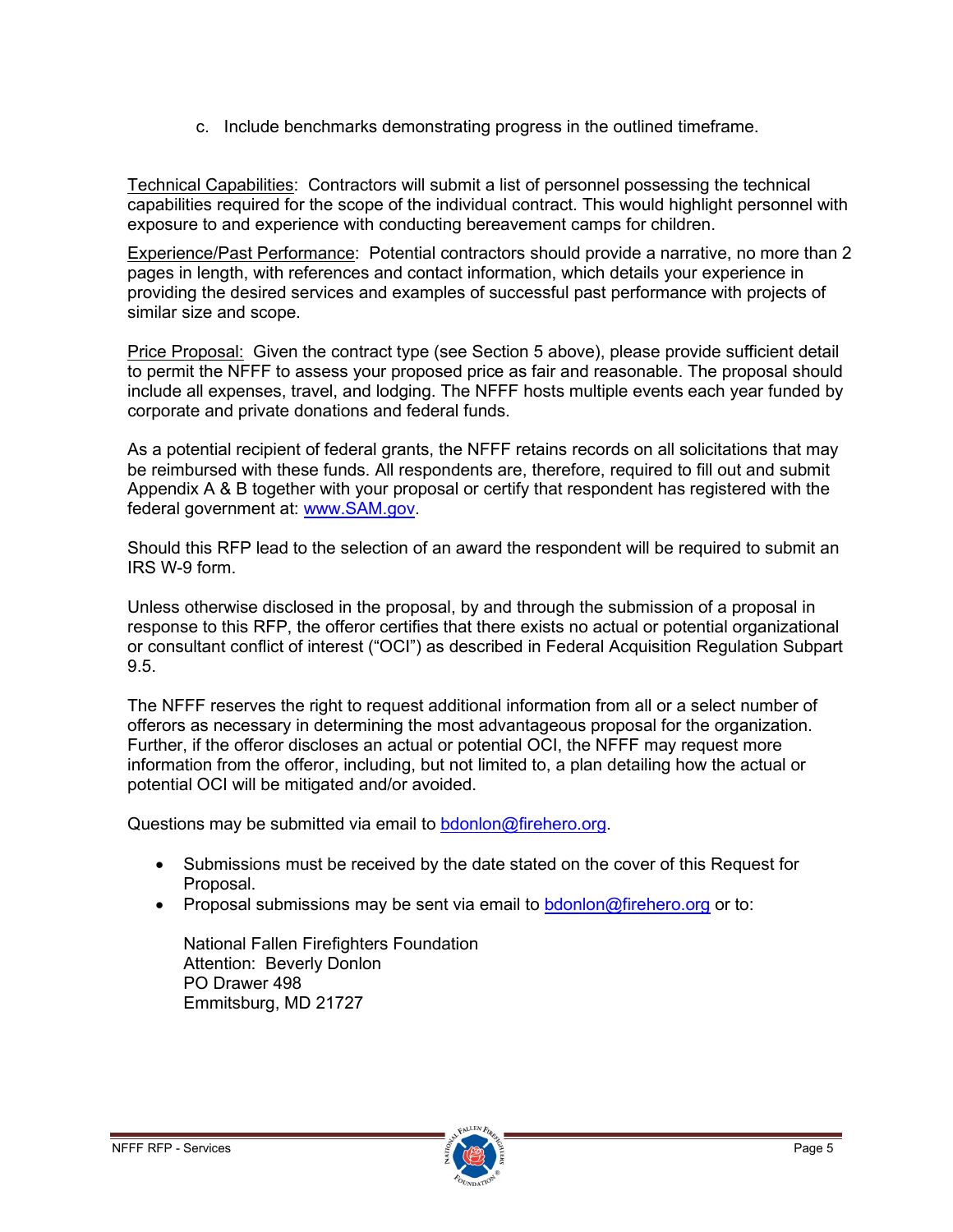## **APPENDIX A REPRESENTATIONS AND CERTIFICATIONS**

Certain representations and certifications must be made by the Offeror and must be submitted as appropriate. The Offeror can provide a copy of its current Representations and Certifications from SAM.gov in lieu of filling out this Appendix.

## **52.209-5 CERTIFICATION REGARDING RESPONSIBILITY MATTERS** Complete all lines

- (a) (1) The Offeror certifies, to the best of its knowledge and belief, that—
	- (i) The Offeror and/or any of its Principals—
		- (A) Are  $\Box$  are not  $\Box$  presently debarred, suspended, proposed for debarment, or declared ineligible for the award of contracts by any Federal agency;
		- (B) Have  $\Box$  have not  $\Box$ , within a three-year period preceding this offer, been convicted of or had a civil judgment rendered against them for: commission of fraud or a criminal offense in connection with obtaining, attempting to obtain, or performing a public (Federal, state, or local) contract or subcontract; violation of Federal or state antitrust statutes relating to the submission of offers; or commission of embezzlement, theft, forgery, bribery, falsification or destruction of records, making false statements, tax evasion, violating Federal criminal tax laws, or receiving stolen property (if offeror checks "have", the offeror shall also see 52.209-7, if included in this solicitation);
		- (C) Are  $\Box$  are not  $\Box$  presently indicted for, or otherwise criminally or civilly charged by a governmental entity with, commission of any of the offenses enumerated in paragraph  $(a)(1)(i)(B)$  of this provision;
		- (D) Have  $\Box$ , have not  $\Box$ , within a three-year period preceding this offer, been notified of any delinquent Federal taxes in an amount that exceeds \$3,000 for which the liability remains unsatisfied.
			- (1) Federal taxes are considered delinquent if both of the following criteria apply:
				- (i) *The tax liability is finally determined*. The liability is finally determined if it has been assessed. A liability is not finally determined if there is a pending administrative or judicial challenge. In the case of a judicial challenge to the liability, the liability is not finally determined until all judicial appeal rights have been exhausted.
				- (ii) *The taxpayer is delinquent in making payment*. A taxpayer is delinquent if the taxpayer has failed to pay the tax liability when full payment was due and required. A taxpayer is not delinquent in cases where enforced collection action is precluded.
			- (2) *Examples*.
				- (i) The taxpayer has received a statutory notice of deficiency, under I.R.C. § 6212, which entitles the taxpayer to seek Tax Court review of a proposed tax deficiency. This is not a delinquent tax because it is not a final tax liability. Should the taxpayer seek Tax Court review, this will not be a final tax liability until the taxpayer has exercised all judicial appeal rights.
				- (ii) The IRS has filed a notice of Federal tax lien with respect to an assessed tax liability, and the taxpayer has been issued a notice under I.R.C. § 6320 entitling the taxpayer to request a hearing with the IRS Office of Appeals contesting the lien filing, and to further appeal to the Tax Court if the IRS determines to sustain the lien filing. In the course of the hearing, the taxpayer is entitled to contest the underlying tax liability because the taxpayer has had no prior opportunity to contest the liability. This is not a delinquent tax because it is not a final tax liability. Should the taxpayer seek tax court review, this will not be a final tax liability until the taxpayer has exercised all judicial appeal rights.

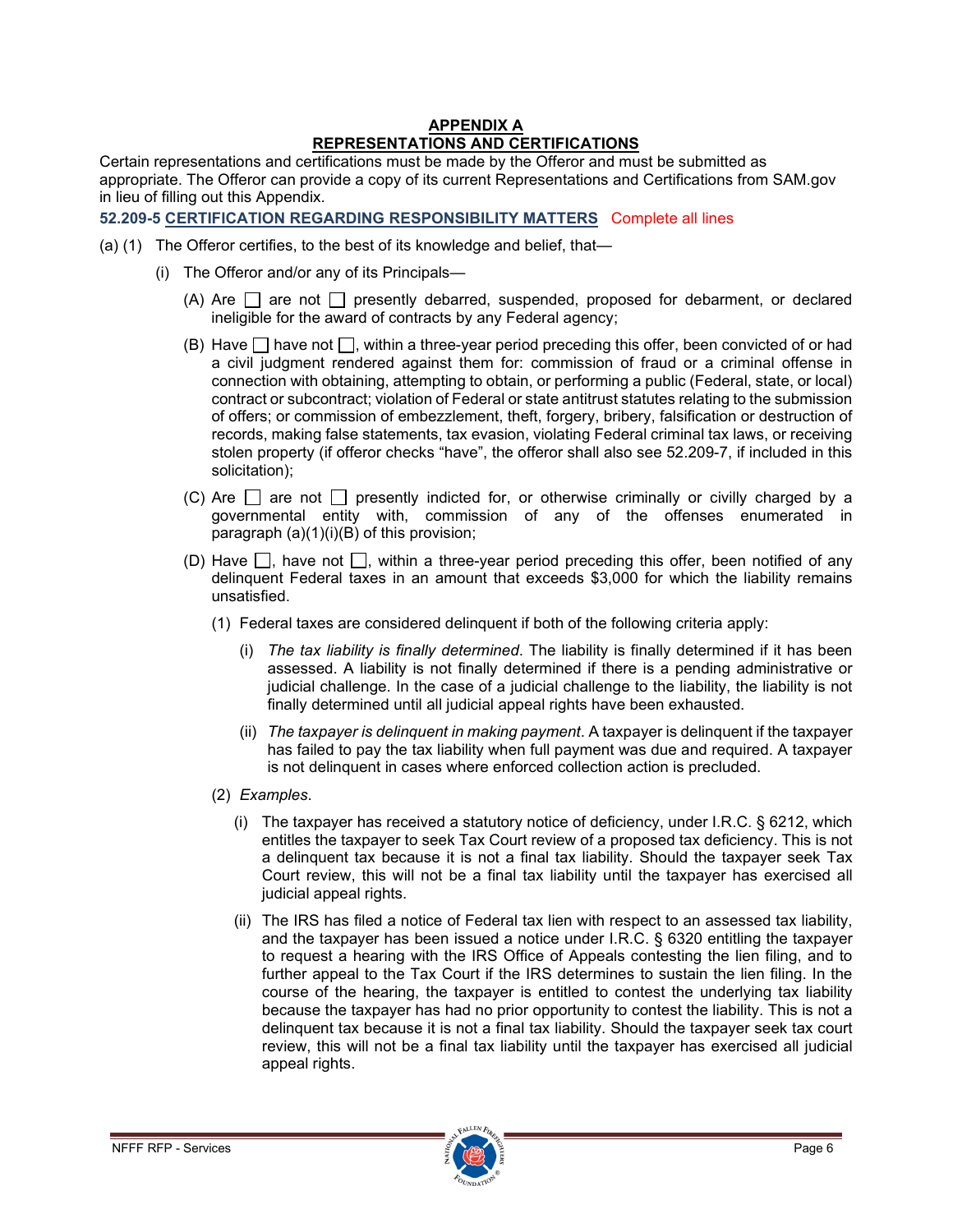- (iii) The taxpayer has entered into an installment agreement pursuant to I.R.C. § 6159. The taxpayer is making timely payments and is in full compliance with the agreement terms. The taxpayer is not delinquent because the taxpayer is not currently required to make full payment.
- (iv) The taxpayer has filed for bankruptcy protection. The taxpayer is not delinquent because enforced collection action is stayed under 11 U.S.C. 362 (the Bankruptcy Code).
- (ii) The Offeror has  $\Box$  has not  $\Box$ , within a three-year period preceding this offer, had one or more contracts terminated for default by any Federal agency.
- (2) "Principal," for the purposes of this certification, means an officer, director, owner, partner, or a person having primary management or supervisory responsibilities within a business entity (*e.g.*, general manager; plant manager; head of a subsidiary, division, or business segment; and similar positions).

This Certification Concerns a Matter Within the Jurisdiction of an Agency of the United States and the Making of a False, Fictitious, or Fraudulent Certification May Render the Maker Subject to Prosecution Under Section 1001, Title 18, United States Code.

- (b) The Offeror shall provide immediate written notice to the Contracting Officer if, at any time prior to contract award, the Offeror learns that its certification was erroneous when submitted or has become erroneous by reason of changed circumstances.
- (c) A certification that any of the items in paragraph (a) of this provision exists will not necessarily result in withholding of an award under this solicitation. However, the certification will be considered in connection with a determination of the Offeror's responsibility. Failure of the Offeror to furnish a certification or provide such additional information as requested by the Contracting Officer may render the Offeror nonresponsible.
- (d) Nothing contained in the foregoing shall be construed to require establishment of a system of records in order to render, in good faith, the certification required by paragraph (a) of this provision. The knowledge and information of an Offeror is not required to exceed that which is normally possessed by a prudent person in the ordinary course of business dealings.
- (e) The certification in paragraph (a) of this provision is a material representation of fact upon which reliance was placed when making award. If it is later determined that the Offeror knowingly rendered an erroneous certification, in addition to other remedies available to the Government and Strategic Technology Partners, Strategic Technology Partners may terminate the contract resulting from this solicitation for default.

# **52.215-6 PLACE OF PERFORMANCE**

- A. The Offeror, during the performance of any subcontract resulting from this solicitation,  $\Box$  intends,  $\Box$  does not intend, to use one or more plants or facilities located at a different address from the address of the Offeror as indicated in this proposal or quotation.
- B. If the Offeror checked "intends" in paragraph (A) above, it shall complete the following information:

| <b>Place of Performance</b>              | Name and Address of Owner and Operator of<br>the Plant or Facility if Other than Offeror |
|------------------------------------------|------------------------------------------------------------------------------------------|
|                                          |                                                                                          |
| Street Address, City, County, State, Zip | <b>Solicitation/Purchase Order Number (if</b><br>applicable)                             |

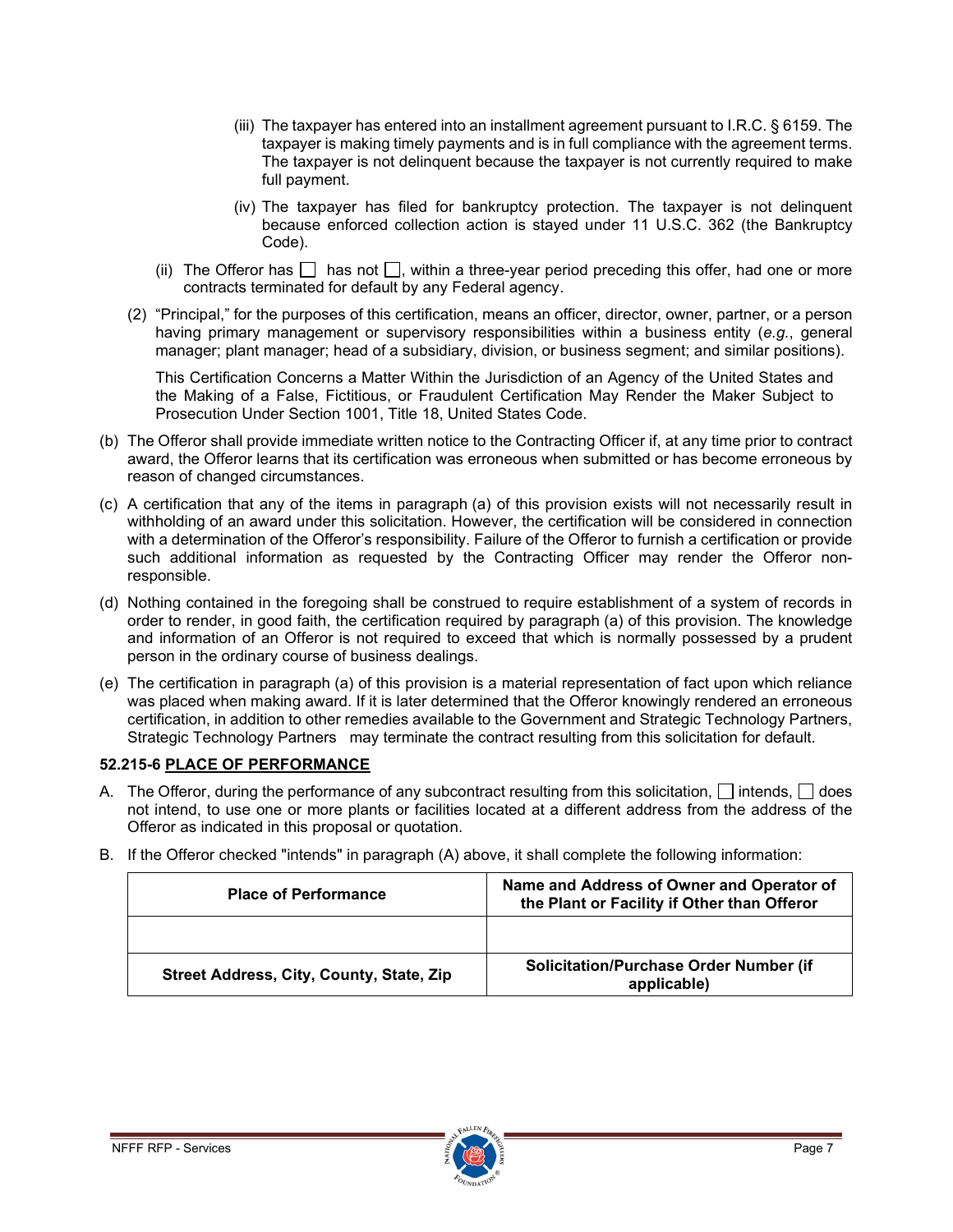# **52.219-1 SMALL BUSINESS PROGRAM REPRESENTATIONS**

(a) Representations.

- **If a Large Business, only answer items (a)(1) through (a)(3)**
- *ALL OTHERS complete items (a)(1) through (a)(10)*

|                | Category                                                                 | Is | ls<br><b>Not</b> |
|----------------|--------------------------------------------------------------------------|----|------------------|
| $\vert$ 1      | <b>Small Business</b>                                                    |    |                  |
| 2a             | Alaskan Native Corp or federally recognized Native American Tribe        |    |                  |
| 2 <sub>b</sub> | Owned by an Alaskan Native Corp or a federally recognized North American |    |                  |
|                | Tribe                                                                    |    |                  |
| $\mathbf{3}$   | Ability One organization                                                 |    |                  |
| $\overline{4}$ | <b>Small Disadvantaged Business</b>                                      |    |                  |
| $\overline{5}$ | <b>Veteran Owned Small Business</b>                                      |    |                  |
| 6              | Service Disable Veteran Owned Small Business                             |    |                  |
| -7             | Woman Owned Small Business                                               |    |                  |

## *Complete only if the offeror represented itself as a women-owned small business concern in item (a)(7) above*

(8) Women-owned small business (WOSB) concern eligible under the WOSB Program. The offeror represents as part of its offer that—

- (i) It  $\Box$  is,  $\Box$  is not a WOSB concern eligible under the WOSB Program, has provided all the required documents to the WOSB Repository, and no change in circumstances or adverse decisions have been issued that affects its eligibility; and
- (ii) It  $\Box$  is,  $\Box$  not a joint venture that complies with the requirements of 13 CFR part 127, and the representation in paragraph (b)(7)(i) of this provision is accurate for each WOSB concern eligible under the WOSB Program participating in the joint venture.

*The offeror shall enter the name or names of the WOSB concern eligible under the WOSB Program*  and other small businesses that are participating in the joint venture:

Each WOSB concern eligible under the WOSB Program participating in the joint venture shall submit a separate signed copy of the WOSB representation.

(9) Economically disadvantaged women-owned small business (EDWOSB) concern.

#### *Complete only if the offeror represented itself as a women-owned small business concern eligible under the WOSB Program in (a)(8) above*

The offeror represents as part of its offer that—

- (i) It  $\Box$  is,  $\Box$  is not an EDWOSB concern eligible under the WOSB Program, has provided all the required documents to the WOSB Repository, and no change in circumstances or adverse decisions have been issued that affects its eligibility; and
- (ii) It  $\Box$  is,  $\Box$  is not a joint venture that complies with the requirements of 13 CFR part 127, and the representation in paragraph  $(b)(5)(i)$  of this provision is accurate for each EDWOSB concern participating in the joint venture.

*The offeror shall enter the name or names of the EDWOSB concern and other small businesses that are participating in the joint venture: \_\_\_\_\_\_\_\_\_\_\_\_\_\_\_\_\_\_\_\_\_.*

Each EDWOSB concern participating in the joint venture shall submit a separate signed copy of the EDWOSB representation.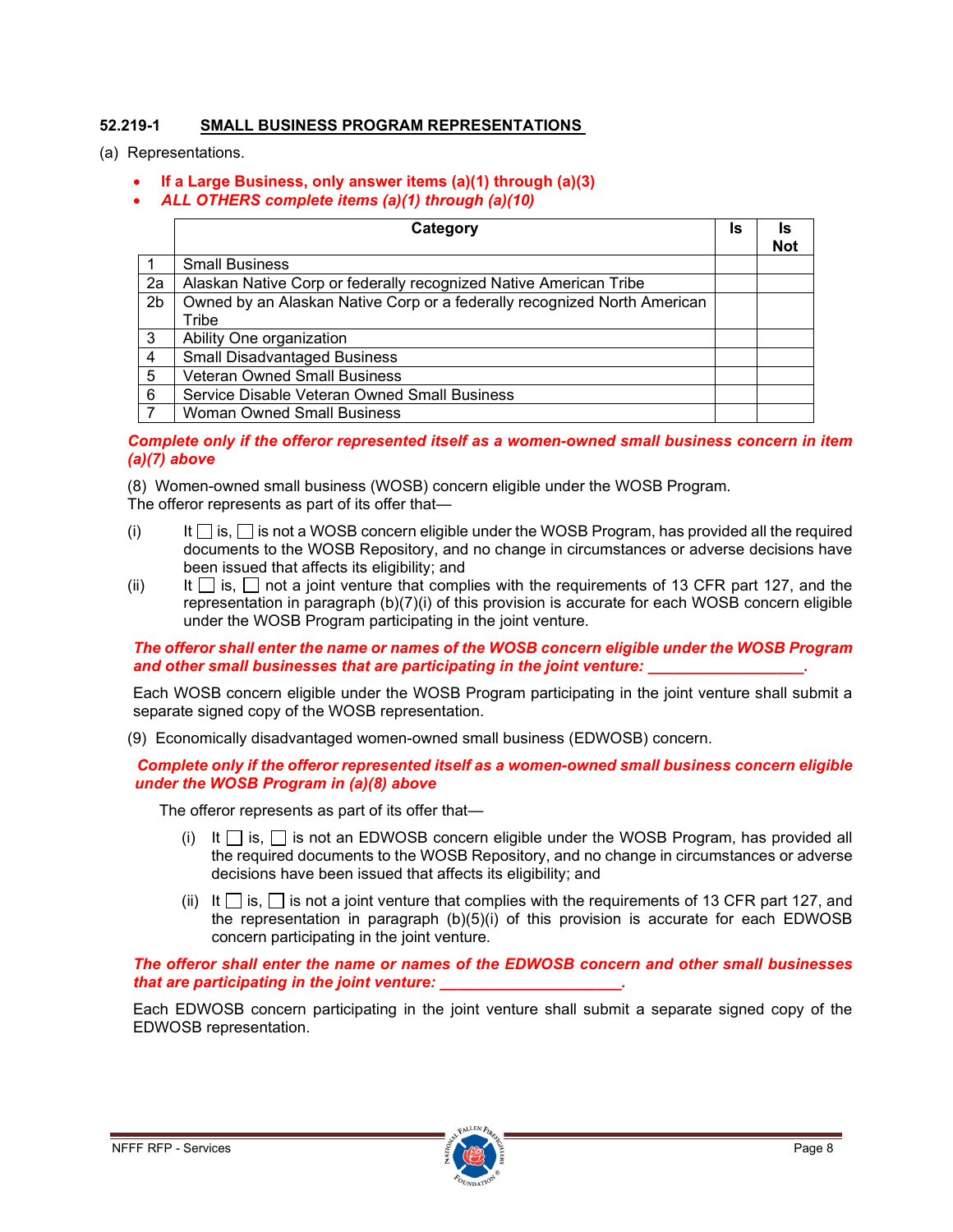- (10) The Offeror represents, as part of its offer, that—
	- (i) It  $\Box$  is,  $\Box$  is not a HUBZone small business concern listed, on the date of this representation, on the List of Qualified HUBZone Small Business Concerns maintained by the Small Business Administration, and no material change in ownership and control, principal office, or HUBZone employee percentage has occurred since it was certified in accordance with 13 CFR Part 126; and
	- (ii) It  $\Box$  is,  $\Box$  is not a HUBZone joint venture that complies with the requirements of 13 CFR Part 126, and the representation in paragraph (b)(10)(i) of this provision is accurate for each HUBZone small business concern or concerns participating in the HUBZone joint venture. *The Offeror shall enter the names of each HUBZone small business participating in the HUBZone joint venture: \_\_\_\_\_\_\_\_\_\_\_\_\_\_\_\_\_\_\_\_\_\_\_\_***.**

Each HUBZone small business concern participating in the HUBZone joint venture shall submit a separate signed copy of the HUBZone representation.

(11) *Complete if Offeror represented itself as disadvantaged in paragraph (b)(4) above*

The Offeror shall check the category in which its ownership falls:

| <b>Black American</b>                                                                                                                                                                                                                                                                                                                                                                                                                                                  |
|------------------------------------------------------------------------------------------------------------------------------------------------------------------------------------------------------------------------------------------------------------------------------------------------------------------------------------------------------------------------------------------------------------------------------------------------------------------------|
| Hispanic American                                                                                                                                                                                                                                                                                                                                                                                                                                                      |
| Native American (American Indians, Eskimos, Aleuts, or Native Hawaiians)                                                                                                                                                                                                                                                                                                                                                                                               |
| Asian-Pacific American (persons with origins from Burma, Thailand, Malaysia, Indonesia,<br>Singapore, Brunei, Japan, China, Taiwan, Laos, Cambodia (Kampuchea), Vietnam, Korea, The<br>Philippines, U.S. Trust Territory of the Pacific Islands (Republic of Palau), Republic of the<br>Marshall Islands, Federated States of Micronesia, the Commonwealth of the Northern Mariana<br>Islands, Guam, Samoa, Macao, Hong Kong, Fiji, Tonga, Kiribati, Tuvalu, or Nauru) |
| Subcontinent Asian (Asian-Indian) American (persons with origins from India, Pakistan,<br>Bangladesh, Sri Lanka, Bhutan, the Maldives Islands, or Nepal)                                                                                                                                                                                                                                                                                                               |
| Individual/concern, other than one of the preceding                                                                                                                                                                                                                                                                                                                                                                                                                    |

(c) *Definitions*. As used in this provision—

"Economically disadvantaged women-owned small business (EDWOSB) concern" means a small business concern that is at least 51 percent directly and unconditionally owned by, and the management and daily business operations of which are controlled by, one or more women who are citizens of the United States and who are economically disadvantaged in accordance with 13 CFR part 127. It automatically qualifies as a women-owned small business concern eligible under the WOSB Program.

"Service-disabled veteran-owned small business concern"—

- (1) Means a small business concern—
	- (i) Not less than 51 percent of which is owned by one or more service-disabled veterans or, in the case of any publicly owned business, not less than 51 percent of the stock of which is owned by one or more service-disabled veterans; and
	- (ii) The management and daily business operations of which are controlled by one or more service-disabled veterans or, in the case of a service-disabled veteran with permanent and severe disability, the spouse or permanent caregiver of such veteran.
- (2) "Service-disabled veteran" means a veteran, as defined in 38 U.S.C. 101(2), with a disability that is service-connected, as defined in 38 U.S.C. 101(16).

"Small business concern" means a concern, including its affiliates that is independently owned and operated, not dominant in the field of operation in which it is bidding on Government contracts, and qualified as a small business under the criteria in 13 CFR Part 121 and the size standard in paragraph (a) of this provision.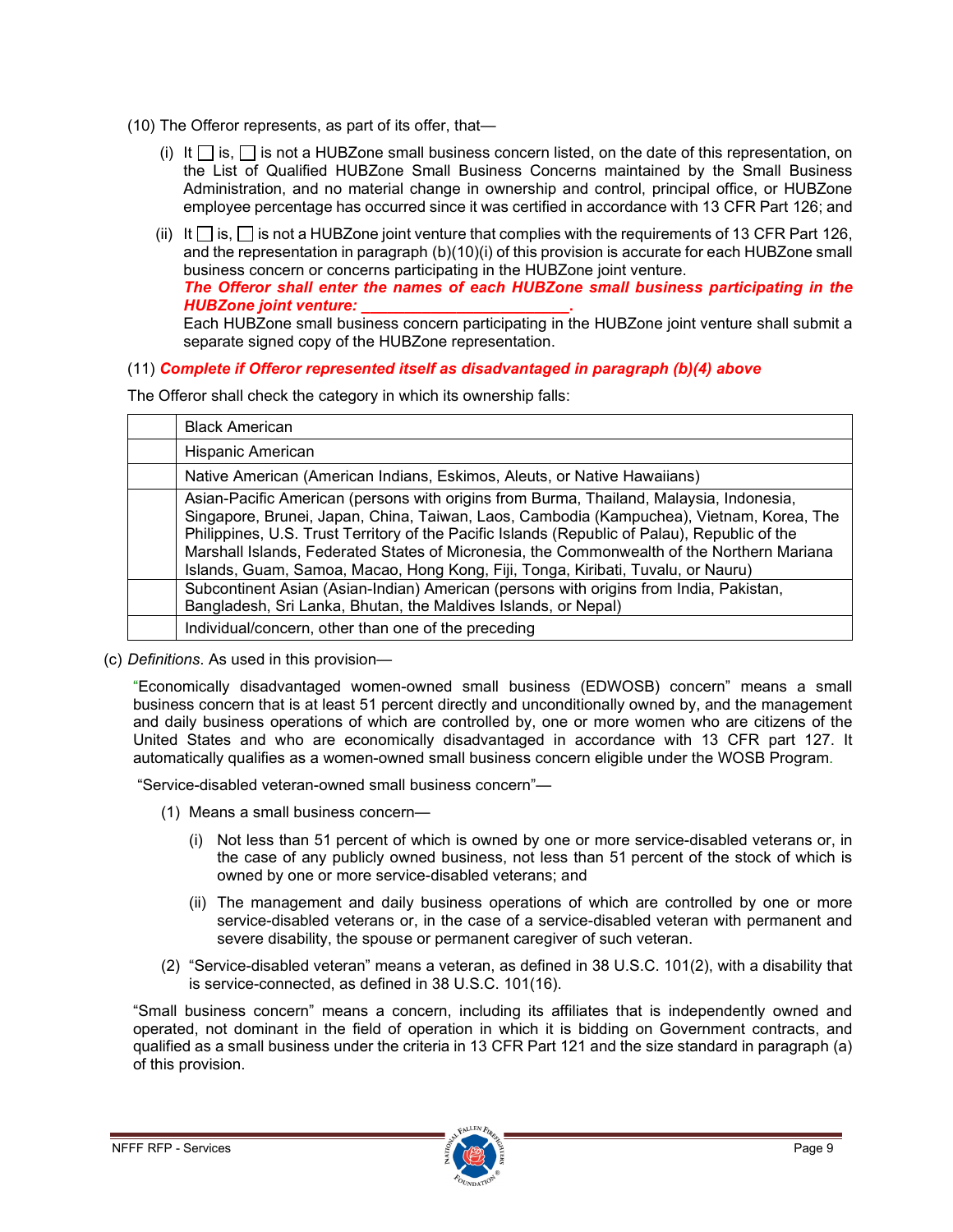"Veteran-owned small business concern" means a small business concern—

- (1) Not less than 51 percent of which is owned by one or more veterans (as defined at 38 U.S.C. 101(2)) or, in the case of any publicly owned business, not less than 51 percent of the stock of which is owned by one or more veterans; and
- (2) The management and daily business operations of which are controlled by one or more veterans.

"Women-owned small business concern" means a small business concern—

- (1) That is at least 51 percent owned by one or more women; or, in the case of any publicly owned business, at least 51 percent of the stock of which is owned by one or more women; and
- (2) Whose management and daily business operations are controlled by one or more women.

"Women-owned small business (WOSB) concern eligible under the WOSB Program" (in accordance with 13 CFR part 127), means a small business concern that is at least 51 percent directly and unconditionally owned by, and the management and daily business operations of which are controlled by, one or more women who are citizens of the United States.

(d) Notice.

- (1) If this solicitation is for supplies and has been set aside, in whole or in part, for small business concerns, then the clause in this solicitation providing notice of the set-aside contains restrictions on the source of the end items to be furnished.
- (2) Under 15 U.S.C. 645(d), any person who misrepresents a firm's status as a business concern that is small, HUBZone small, small disadvantaged, serviced disabled veteran-owned small, economically disadvantaged women–owned small or women-owned small eligible under the WOSB Program in order to obtain a contract to be awarded under the preference programs established pursuant to section 8, 9, or 15, 31 and 36 of the Small Business Act or any other provision of Federal law that specifically references section 10(d) for a definition of program eligibility, shall—
	- (i) Be punished by imposition of fine, imprisonment, or both;
	- (ii) Be subject to administrative remedies, including suspension and debarment; and
	- (iii) Be ineligible for participation in programs conducted under the authority of the Act.

## **52.219-9 SMALL BUSINESS SUBCONTRACTING PLAN**

#### **This is to certify that the Offeror is a Small Business Concern and is therefore exempt from Part B below. Large business, complete paragraph B. below**

- A. For subcontracts with large business concerns **over** \$650,000 (\$1,500,000 for construction of any public facility) in value, the Offeror shall submit and negotiate a Subcontracting Plan which addresses separately, subcontracting with small business concerns (including ANCs and Indian tribes that are not small businesses), veteran-owned small business concerns, service-disabled veteran-owned small business concerns, HUBZone small business concerns, small disadvantaged business concerns (including ANCs and Indian tribes that have not been certified by the Small Business Administration as small disadvantaged businesses), women-owned small business concerns, and Historically Black Colleges and Universities and Minority Institutions and which shall be included and made a material part of any resulting subcontract. As a minimum, the Subcontracting Plan shall include all of the elements specified in FAR 52.219-9.
- B. This is to certify that the Offeror  $\Box$  has,  $\Box$  has not established a Small/Small Business/HUBZone Small Business Concern Subcontracting Plan for any resultant subcontract **over** \$650,000 in value in compliance with the requirements of PL 95-507, and will adhere to that plan. Compliance to the plan can be monitored by resident government agencies at the Offeror's facility. If the Offeror is now a small business and its status changes prior to any subcontract award, it agrees to submit a plan to Strategic Technology Partners Procurement Point of Contact.

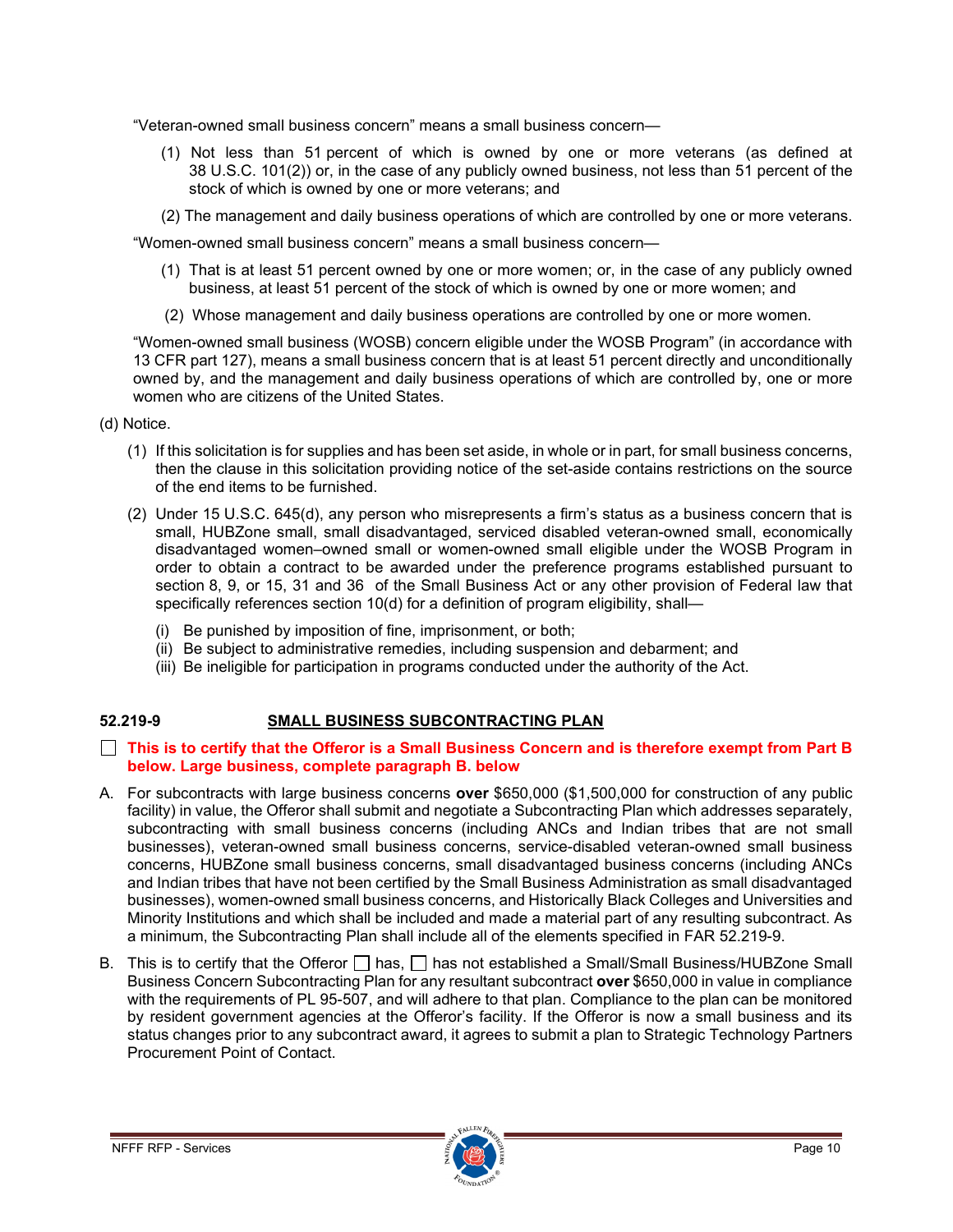# **52.222-21 PROHIBITION OF SEGREGATED FACILITIES**

## *Exempt if work is to be performed outside U.S. by employees who were not recruited within the US.*

By execution of this document the Offeror certifies that it is in full compliance with the provisions set forth in FAR 52.222-21.

## **52.222-22 PREVIOUS CONTRACTS AND COMPLIANCE REPORTS**

*Exempt if work is to be performed outside U.S. by employees who were not recruited within the US, otherwise Complete (a) and (b)* 

The Offeror represents that

(a) It  $\Box$  has,  $\Box$  has not participated in a previous contract or subcontract subject to the Equal

Opportunity clause of this solicitation;

- (b) It  $\Box$  has,  $\Box$  has not filed all required compliance reports; and **N/A**
- (c) Representations indicating submission of required compliance reports, signed by proposed

subcontractors, will be obtained before subcontract awards and will be forwarded to the Strategic

Technology Partners Procurement Point of Contact.

#### **52.222-25 AFFIRMATIVE ACTION COMPLIANCE**

## *Exempt if work is to be performed outside U.S. by employees who were not recruited within the US, otherwise Complete (a) or (b) – NOT BOTH*

The Offeror represents that

(a) it  $\Box$  has developed and has on file,  $\Box$  has not developed and does not have on file, at each

establishment, affirmative action programs required by the rules and regulations of the Secretary of

Labor (41 CFR 60-1 and 60-2) or

(b) it  $\Box$  has not previously had contracts/subcontracts subject to the written affirmative action programs

requirement of the rules and regulations of the Secretary of Labor.

## *52.222-35 EQUAL OPPORTUNITY FOR VETERANS*

#### *Exempt if work is to be performed outside U.S. by employees who were not recruited within the US.*

By execution of this document the Offeror certifies that it is in full compliance with the provisions set forth in FAR 52.222-35.

#### **52.222-36 AFFIRMATIVE ACTION FOR WORKERS WITH DISABILITIES**

#### *Exempt if work is to be performed outside U.S. by employees who were not recruited within the US.*

By execution of this document the Offeror certifies that it is in full compliance with the provisions set forth in FAR 52.222-36.

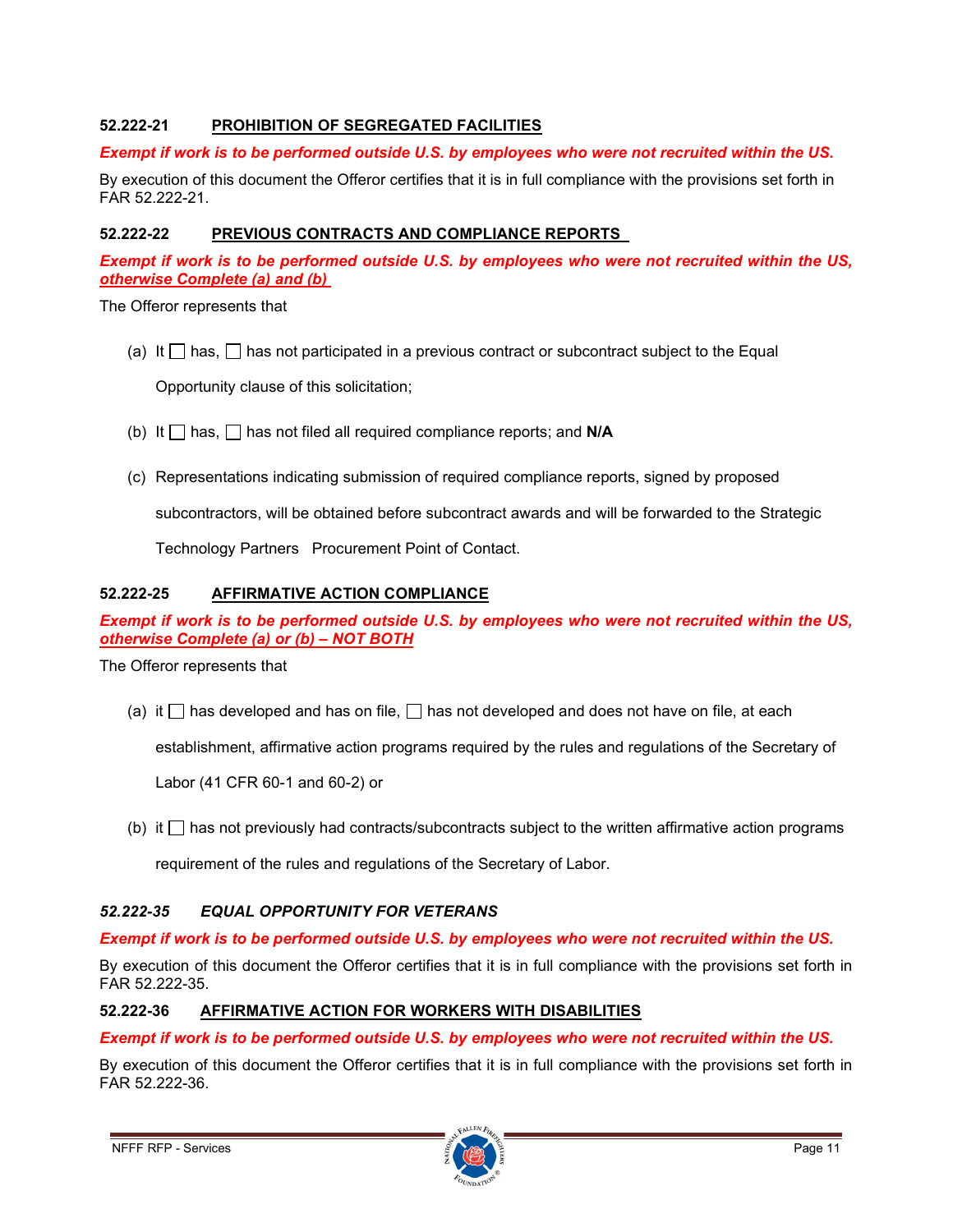# **52.222-37 EMPLOYMENT REPORTS ON VETERANS**

By execution of this document the Offeror certifies that it is in full compliance with the provisions set forth in FAR 52.222-37.

## **Vietnam Era Veterans' Readjustment Assistance Act**

The Subcontractor shall abide by the requirements of 41 CFR 60-300.5(a). This regulation prohibits discrimination against qualified protected veterans, and requires affirmative action by subcontractor to employ and advance in employment qualified protected veterans.

## **Equal Opportunity for Workers with Disabilities**

The Subcontractor shall abide by the requirements of 41 CFR 60-741.5(a). This regulation prohibits discrimination against qualified individuals on the basis of disability, and requires affirmative action subcontractor to employ and advance in employment qualified individuals with disabilities

## **52.223-6 CERTIFICATION REGARDING A DRUG-FREE WORKPLACE**

By execution of this document the Offeror certifies that it is in full compliance with the provisions set forth in FAR 52.223-6.

## **52.225-2 BUY AMERICAN ACT CERTIFICATE**

- (a) The offeror certifies that each end product, except those listed in paragraph (b) of this provision, is a domestic end product and that for other than COTS items, the offeror has considered components of unknown origin to have been mined, produced, or manufactured outside the United States. The offeror shall list as foreign end products those end products manufactured in the United States that do not qualify as domestic end products, *i.e.*, an end product that is not a COTS item and does not meet the component test in paragraph (2) of the definition of "domestic end product." The terms "commercially available off-theshelf (COTS) item," "component," "domestic end product," "end product," "foreign end product," and "United States" are defined in the clause of this solicitation entitled "Buy American Act—Supplies."
- (b) Foreign End Products:

| LINE ITEM NR | <b>COUNTRY OF ORIGIN</b> |
|--------------|--------------------------|
|              |                          |

(c) Strategic Technology Partners will evaluate offers in accordance with the policies and procedures of [Part](http://www.arnet.gov/far/current/html/FARTOCP25.html#wp225048) 25 of the Federal Acquisition Regulation.

## **52.225-4 BUY AMERICAN ACT-FREE TRADE AGREEMENTS-Israeli Trade Act Certificate**

- (a) The offeror certifies that each end product, except those listed in paragraph (b) or (c) of this provision, is a domestic end product and that for other than COTS items, the offeror has considered components of unknown origin to have been mined, produced, or manufactured outside the United States. The terms "Bahrainian, Moroccan, Omani, or Peruvian end product," "commercially available off-the-shelf (COTS) item," "component," "domestic end product," "end product," "foreign end product," "Free Trade Agreement country," "Free Trade Agreement country end product," "Israeli end product," and" "United States" are defined in the clause of this solicitation entitled "Buy American Act–Free Trade Agreements–Israeli Trade Act."
- (b) The offeror certifies that the following supplies are Free Trade Agreement country end products (other than Bahrainian, Moroccan, Omani, or Peruvian end products) or Israeli end products as defined in the clause of this solicitation entitled "Buy American Act—Free Trade Agreements—Israeli Trade Act":

Free Trade Agreement Country End Products (Other than Bahrainian, Moroccan, Omani, or Peruvian End Products) or Israeli End Products: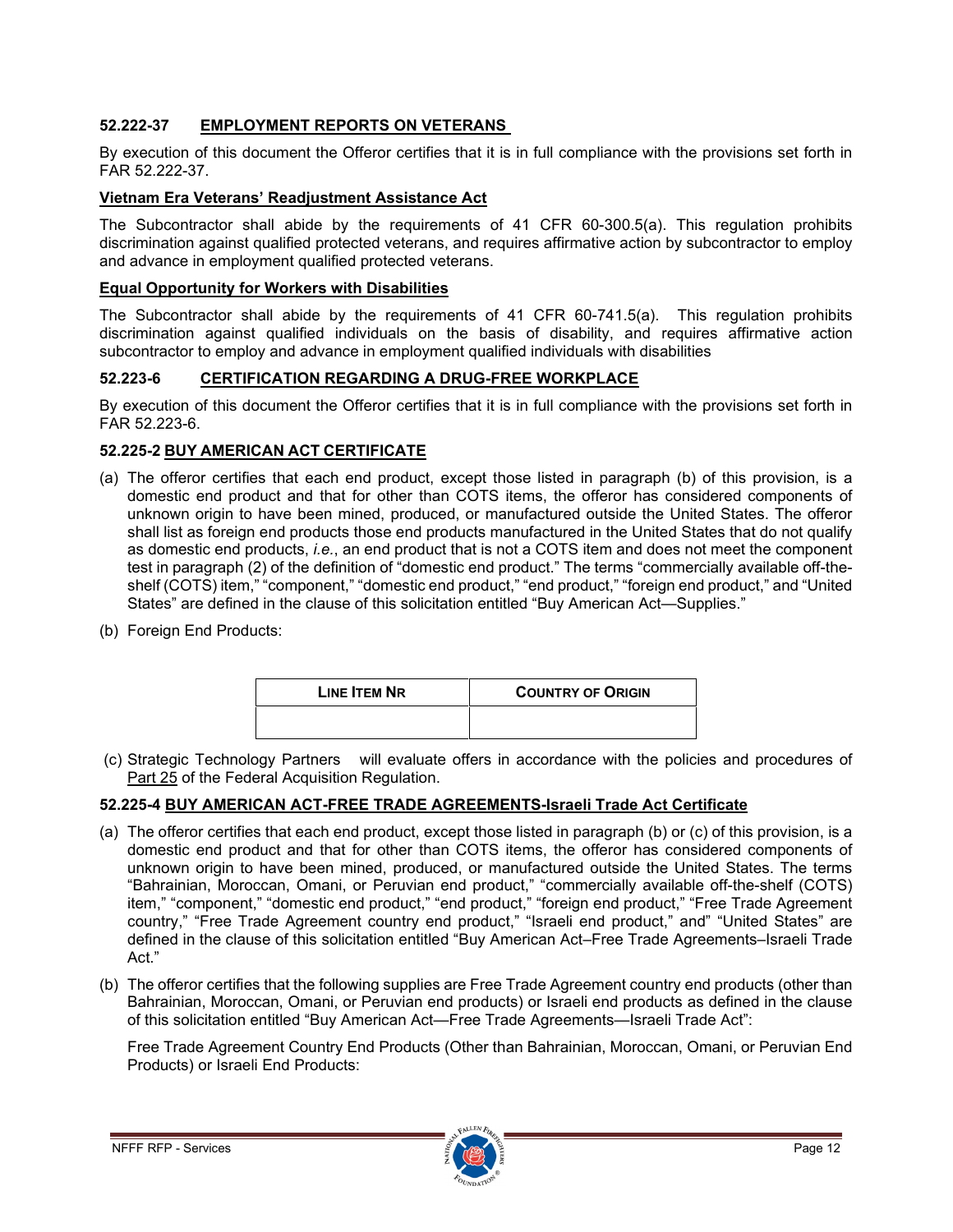| LINE ITEM NO. | <b>COUNTRY OF ORIGIN</b> |
|---------------|--------------------------|
|               |                          |

(c) The offeror shall list those supplies that are foreign end products (other than those listed in paragraph (b) of this provision) as defined in the clause of this solicitation entitled "Buy American Act—Free Trade Agreements—Israeli Trade Act." The offeror shall list as other foreign end products those end products manufactured in the United States that do not qualify as domestic end products, *i.e.*, an end product that is not a COTS item and does not meet the component test in paragraph (2) of the definition of "domestic end product."

## **OTHER FOREIGN END PRODUCTS:**

| LINE ITEM NO. | <b>COUNTRY OF ORIGIN</b> |
|---------------|--------------------------|
|               |                          |

(d) The Government will evaluate offers in accordance with the policies and procedures of Part 25 of the Federal Acquisition Regulation.

*Alternate I* As prescribed in 25.1101(b)(2)(ii), substitute the following paragraph (b) for paragraph (b) of the basic provision:

(b) The offeror certifies that the following supplies are Canadian end products as defined in the clause of this solicitation entitled "Buy American Act—Free Trade Agreements—Israeli Trade Act—Balance of Payments Program":

#### **CANADIAN END PRODUCTS:**

| LINE ITEM NO. | <b>COUNTRY OF ORIGIN</b> |
|---------------|--------------------------|
|               |                          |

*Alternate II* As prescribed in 25.1101(b)(2)(iii), substitute the following paragraph (b) for paragraph (b) of the basic provision:

(b) The offeror certifies that the following supplies are Canadian end products or Israeli end products as defined in the clause of this solicitation entitled "Buy American Act—Free Trade Agreements—Israeli Trade Act—Balance of Payments Program":

| LINE ITEM NO. | <b>COUNTRY OF ORIGIN</b> |
|---------------|--------------------------|
|               |                          |

## **52.225-6 TRADE AGREEMENTS CERTIFICATE**

- (a) The Offeror certifies that each end product, except those listed in paragraph (b) of this provision, is a U.S. made or designated country end product, as defined in the clause of this solicitation entitled "Trade Agreements."
- (b) The Offeror shall list as other end products those supplies that are not U.S.-made or designated country end products.

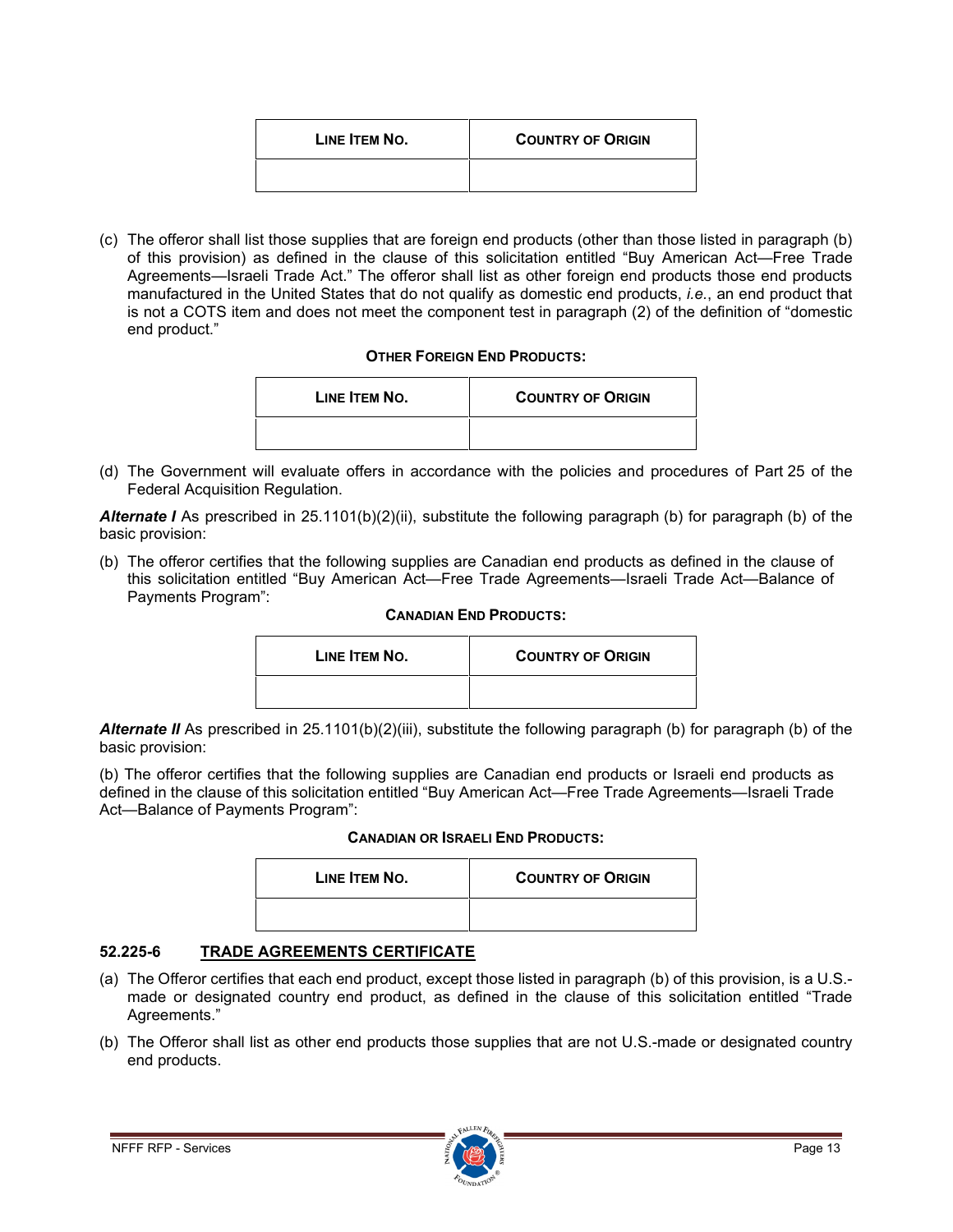## **OTHER END PRODUCTS:**

| LINE ITEM NR | <b>COUNTRY OF ORIGIN</b> |
|--------------|--------------------------|
|              |                          |

(c) Strategic Technology Partners will evaluate offers in accordance with the policies and procedures of Part 25 of the Federal Acquisition Regulation. For line items covered by the WTO GPA, Strategic Technology Partners will evaluate offers of U.S.-made or designated country end products without regard to the restrictions of the Buy American Act. Strategic Technology Partners will consider for award only offers of U.S.-made or designated country end products unless Strategic Technology Partners determines that there are no offers for such products or that the offers for those products are insufficient to fulfill the requirements of this solicitation.

# **252.225-7020 Trade Agreements Certificate**

- (a) Definitions. "Designated country end product," "non-designated country end product," "qualifying country end product," and "U.S.-made end product" have the meanings given in the Trade Agreements clause of this solicitation.
- (b) Evaluation. The Government—
	- (1) Will evaluate offers in accordance with the policies and procedures of Part 225 of the Defense Federal Acquisition Regulation Supplement; and
	- (2) Will consider only offers of end products that are U.S.-made, qualifying country, or designated country end products unless—
		- (i) There are no offers of such end products;
		- (ii) The offers of such end products are insufficient to fulfill the Government's requirements; or
		- (iii) A national interest waiver has been granted.
- (c) Certification and identification of country of origin.
	- (1) For all line items subject to the Trade Agreements clause of this solicitation, the offeror certifies that each end product to be delivered under this contract, except those listed in paragraph (c)(2) of this provision, is a U.S.-made, qualifying country, or designated country end product.
	- (2) The following supplies are other non-designated country end products:

| LINE ITEM NR | <b>COUNTRY OF ORIGIN</b> |
|--------------|--------------------------|
|              |                          |

## *252.225-7000 Buy American Statute--Balance of Payments Program Certificate*

- *(a) Definitions. "Commercially available off-the-shelf (COTS) item," "component," "domestic end product," "foreign end product," "qualifying country," "qualifying country end product," and "United States" have the meanings given in the Buy American Act and Balance of Payments Program clause of this solicitation.*
- *(b) Evaluation. The Government—* 
	- *(1) Will evaluate offers in accordance with the policies and procedures of Part 225 of the Defense Federal Acquisition Regulation Supplement; and*
	- *(2) Will evaluate offers of qualifying country end products without regard to the restrictions of the Buy American statute or the Balance of Payments Program.*

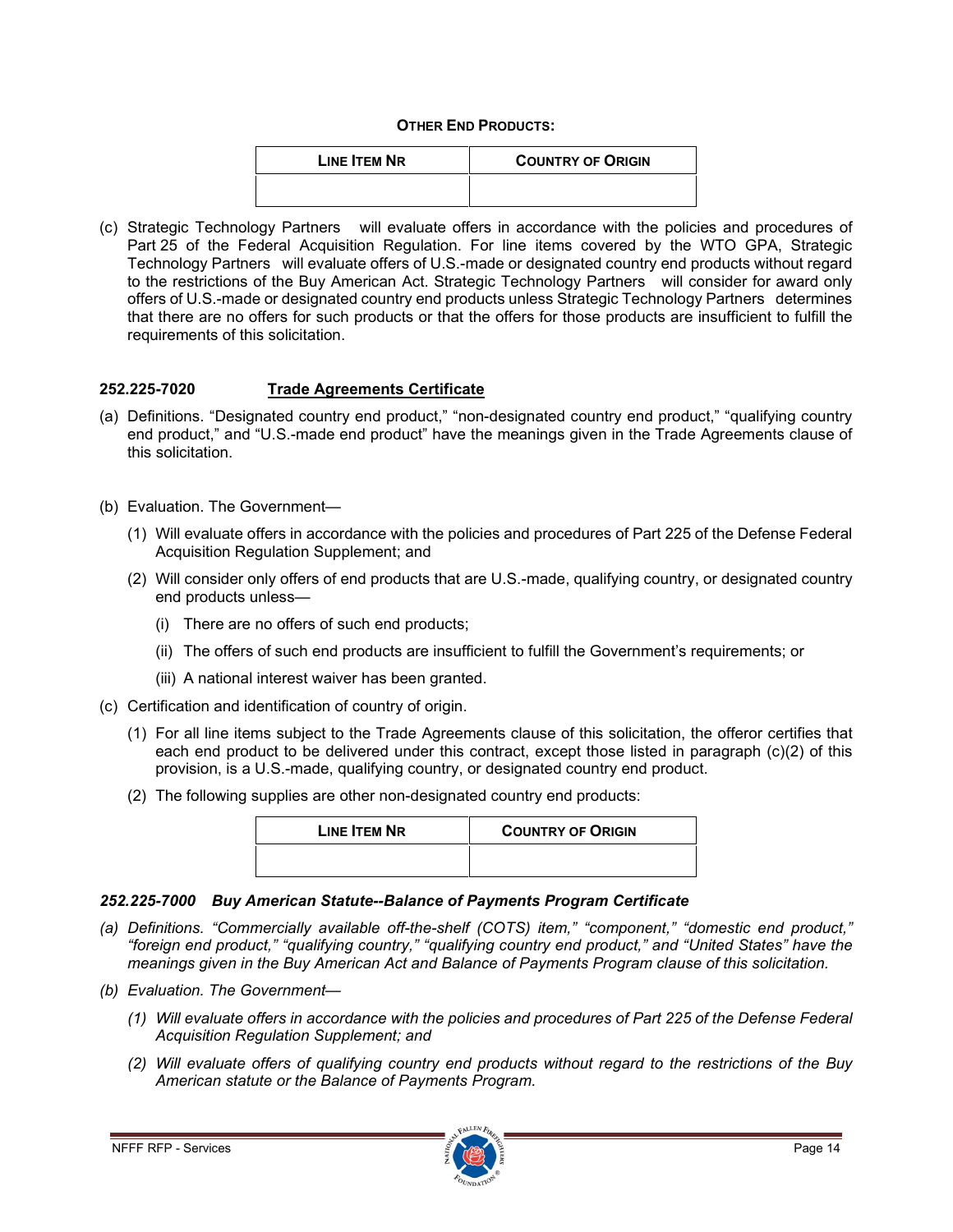- *(c) Certifications and identification of country of origin.*
	- *(1) For all line items subject to the Buy American and Balance of Payments Program clause of this solicitation, the offeror certifies that—*
		- *(i) Each end product, except those listed in paragraphs (c)(2) or (3) of this provision, is a domestic end product; and*
		- *(ii) For end products other than COTS items, components of unknown origin are considered to have been mined, produced, or manufactured outside the United States or a qualifying country.*
	- *(2) The offeror certifies that the following end products are qualifying country end products:*

| <b>LINE ITEM NUMBER</b> | <b>COUNTRY OF ORIGIN</b> |
|-------------------------|--------------------------|
|                         |                          |

*(3) The following end products are other foreign end products, including end products manufactured in the United States that do not qualify as domestic end products, i.e., an end product that is not a COTS item and does not meet the component test in paragraph (ii) of the definition of "domestic end product":*

| <b>LINE ITEM NUMBER</b> | COUNTRY OF ORIGIN (IF KNOWN) |  |
|-------------------------|------------------------------|--|
|                         |                              |  |

#### *252.225-7022 Trade Agreements Certificate – Inclusion of Iraqi End Products*

- *(a) Definitions. "Designated country end product," "Iraqi end product," "non-designated country end product," "qualifying country end product," and "U.S.-made end product" have the meanings given in the Trade Agreements clause of this solicitation.*
- *(b) Evaluation. The Government—*
	- *(1) Will evaluate offers in accordance with the policies and procedures of Part 225 of the Defense Federal Acquisition Regulation Supplement; and*
	- *(2) Will consider only offers of end products that are U.S.-made, qualifying country, Iraqi, or designated country end products unless—*
		- *(i) There are no offers of such end products;*
		- *(ii) The offers of such end products are insufficient to fulfill the Government's requirements; or*
		- *(iii) A national interest waiver has been granted.*
- *(c) Certification and identification of country of origin.*
	- *(1) For all line items subject to the Trade Agreements clause of this solicitation, the offeror certifies that each end product to be delivered under a contract resulting from this solicitation, except those listed in paragraph (c)(2) of this provision, is a U.S.-made, qualifying country, Iraqi, or designated country end product.*
	- *(2) The following supplies are other non-designated country end products:*

| LINE ITEM NR | <b>COUNTRY OF ORIGIN</b> |
|--------------|--------------------------|
|              |                          |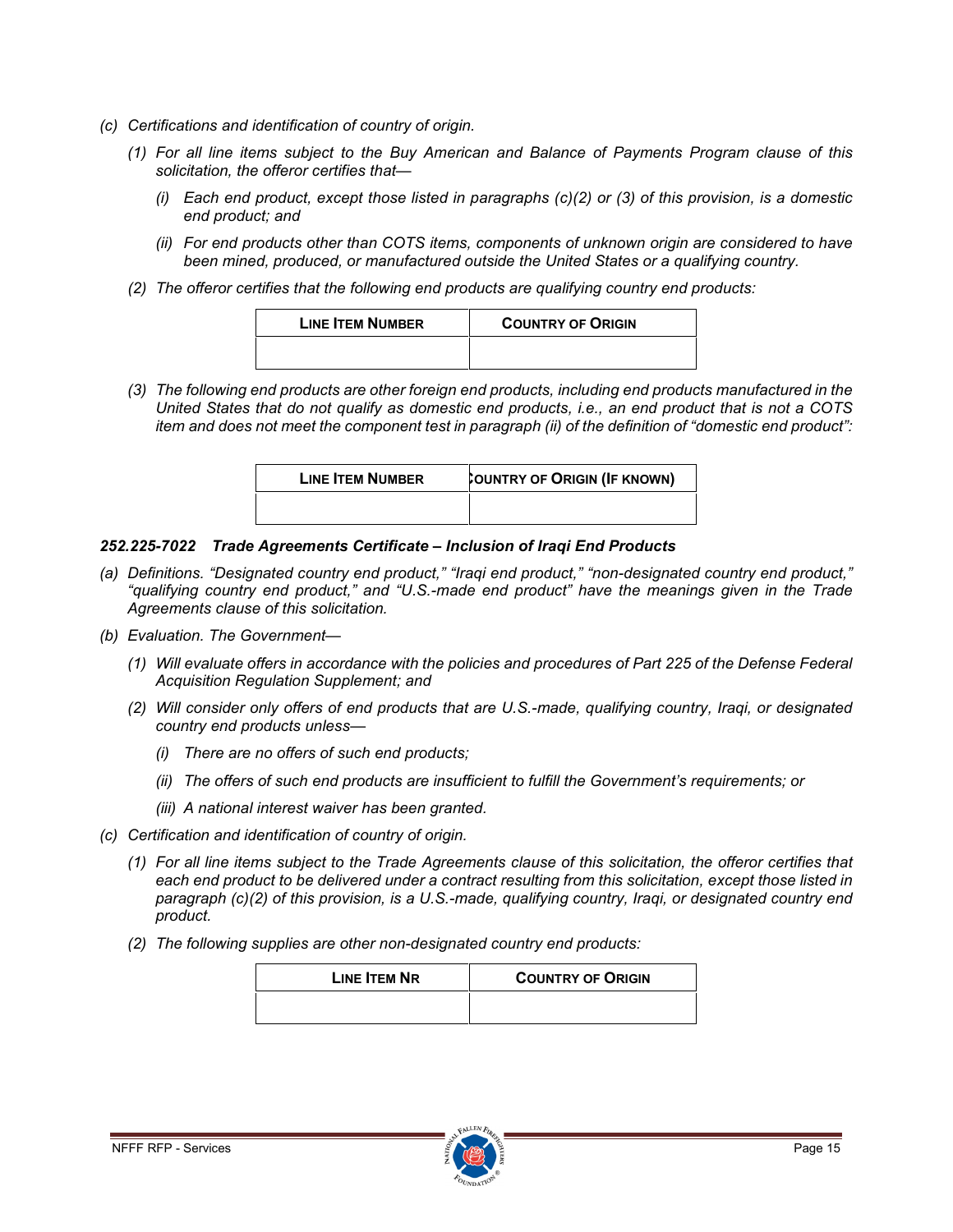## *252.225-7035 Buy American--Free Trade Agreements--Balance of Payments*

- *(a) Definitions. "Bahrainian end product," "commercially available off-the-shelf (COTS) item," "component," "domestic end product," "Free Trade Agreement country," "Free Trade Agreement country end product," "foreign end product," "Moroccan end product," "Panamanian end product," "Peruvian end product," "qualifying country end product," and "United States," as used in this provision, have the meanings given in the Buy American—Free Trade Agreements—Balance of Payments Program clause of this solicitation.*
- *(b) Evaluation. The Government—*
	- *(1) Will evaluate offers in accordance with the policies and procedures of Part 225 of the Defense Federal Acquisition Regulation Supplement; and*
	- *(2) For line items subject to Free Trade Agreements, will evaluate offers of qualifying country end products or Free Trade Agreement country end products other than Bahrainian end products, Moroccan end products, Panamanian end products, or Peruvian end products without regard to the restrictions of the Buy American or the Balance of Payments Program.*
- *(c) Certifications and identification of country of origin.*
	- *(1) For all line items subject to the Buy American—Free Trade Agreements—Balance of Payments Program clause of this solicitation, the offeror certifies that—*
		- *(i) Each end product, except the end products listed in paragraph (c)(2) of this provision, is a domestic end product; and*
		- *(ii) Components of unknown origin are considered to have been mined, produced, or manufactured outside the United States or a qualifying country.*
	- *(2) The offeror shall identify all end products that are not domestic end products.*
		- *(i) The offeror certifies that the following supplies are qualifying country (except Australian or Canadian) end products:*

| LINE ITEM NR | <b>COUNTRY OF ORIGIN</b> |
|--------------|--------------------------|
|              |                          |

*(ii) The offeror certifies that the following supplies are Free Trade Agreement country end products other than Bahrainian end products, Moroccan end products, Panamanian end products, or Peruvian end products:*

| LINE ITEM NR | <b>COUNTRY OF ORIGIN</b> |
|--------------|--------------------------|
|              |                          |

*(iii) The following supplies are other foreign end products, including end products manufactured in the United States that do not qualify as domestic end products, i.e., an end product that is not a COTS item and does not meet the component test in paragraph (ii) of the definition of "domestic end product":*

| LINE ITEM NR | <b>COUNTRY OF ORIGIN</b> |
|--------------|--------------------------|
|              |                          |

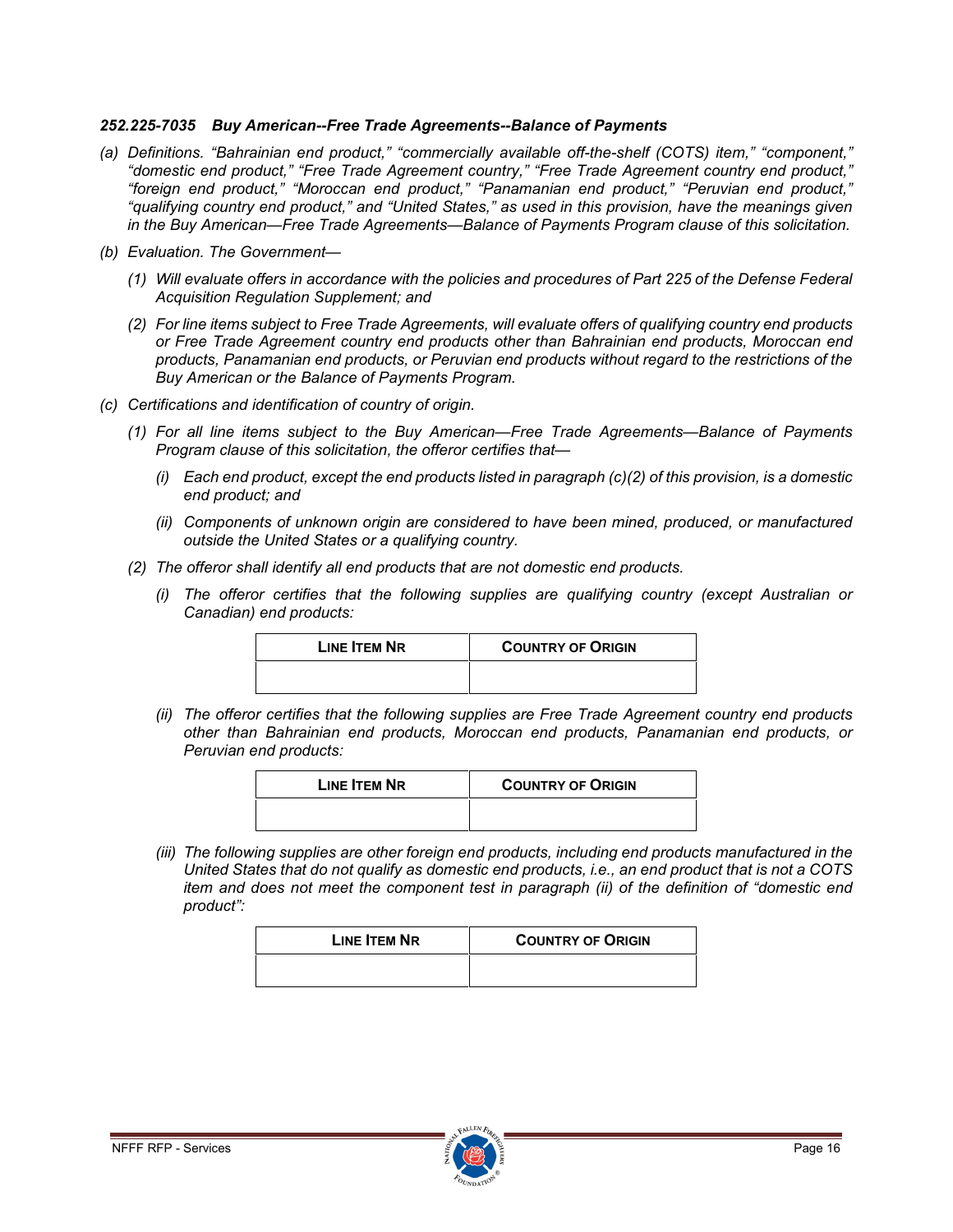## *52.226-2 HISTORICALLY BLACK COLLEGE OR UNIVERSITY AND MINORITY INSTITUTION REPRESENTATION*

(a) *Definitions*. As used in this provision—

"Historically black college or university" means an institution determined by the Secretary of Education to meet the requirements of 34 CFR 608.2. For the Department of Defense, the National Aeronautics and Space Administration, and the Coast Guard, the term also includes any nonprofit research institution that was an integral part of such a college or university before November 14, 1986.

"Minority institution" means an institution of higher education meeting the requirements of Section 365(3) of the Higher Education Act of 1965 (20 U.S.C. [1067k\)](http://uscode.house.gov/uscode-cgi/fastweb.exe?getdoc+uscview+t17t20+2890+133++%2820%29%20%20AND%20%28%2820%29%20ADJ%20USC%29%3ACITE%20%20%20%20%20%20%20%20%20), including a Hispanic-serving institution of higher education, as defined in Section 502(a) of the Act (20 U.S.C. [1101a\)](http://uscode.house.gov/uscode-cgi/fastweb.exe?getdoc+uscview+t17t20+2890+133++%2820%29%20%20AND%20%28%2820%29%20ADJ%20USC%29%3ACITE%20%20%20%20%20%20%20%20%20).

- (b) *Representation*. The Offeror represents that it-
	- $\Box$  is  $\Box$  is not a historically black college or university;
	- $\Box$  is  $\Box$  is not a minority institution.

#### **3.104 PROCUREMENT INTEGRITY**

According to FAR 3.104-3(d), a former official acting on behalf of a federal agency may not accept compensation from a contractor as a consultant, employee, officer, or director for a period of one year after:

- Serving as the procuring contracting officer, source selection authority, a member of a source selection evaluation board, or the chief of a financial or technical evaluation team in a procurement in which that contractor was awarded a contract in excess of \$10 million
- Serving as the program manager, deputy program manager, or administrative contracting officer for a contract in excess of \$10 million awarded to that contractor
- Making a decision to award a contract, subcontract, modification of a contract or subcontract, or a task order or delivery order in excess of \$10 million to that contractor
- Making a decision to establish overhead or other rates applicable to a contract or contracts for that contractor that are valued in excess of \$10 million
- Making a decision to approve a contract payment/payments in excess of \$10 million to that contractor
- Making a decision to pay or settle a claim in excess of \$10 million with that contractor.

As defined by FAR 3.104-1, participating "personally and substantially" in a federal agency procurement means active and significant involvement in any of the following activities directly related to that procurement:

- Drafting, reviewing, or approving the specification or statement of work for the procurement
- Preparing or developing the solicitation
- Evaluating bids or proposals, or selecting a source
- Negotiating price or terms and conditions of the contract
- Reviewing and approving the award of the contract.

#### **52.203-13 CONTRACTOR CODE OF ETHICS AND CONDUCT**

#### **NO SUBCONTRACT OR PURCHASE ORDER WILL BE ISSUED FOR SUBCONTRACTS GREATER THAN \$5,000,000 FOR NON-COMMERCIAL ITEMS IF OFFEROR DOES NOT MAINTAIN A CODE OF BUSINESS ETHICS AND CONDUCT.**

Pursuant to FAR 52.203-13:

(a) The Offeror has a written code of business ethics and conduct and has made a copy of the code available to each applicable employee.

 $\Box$  Yes

 $\Box$  No Planned Implementation Date:

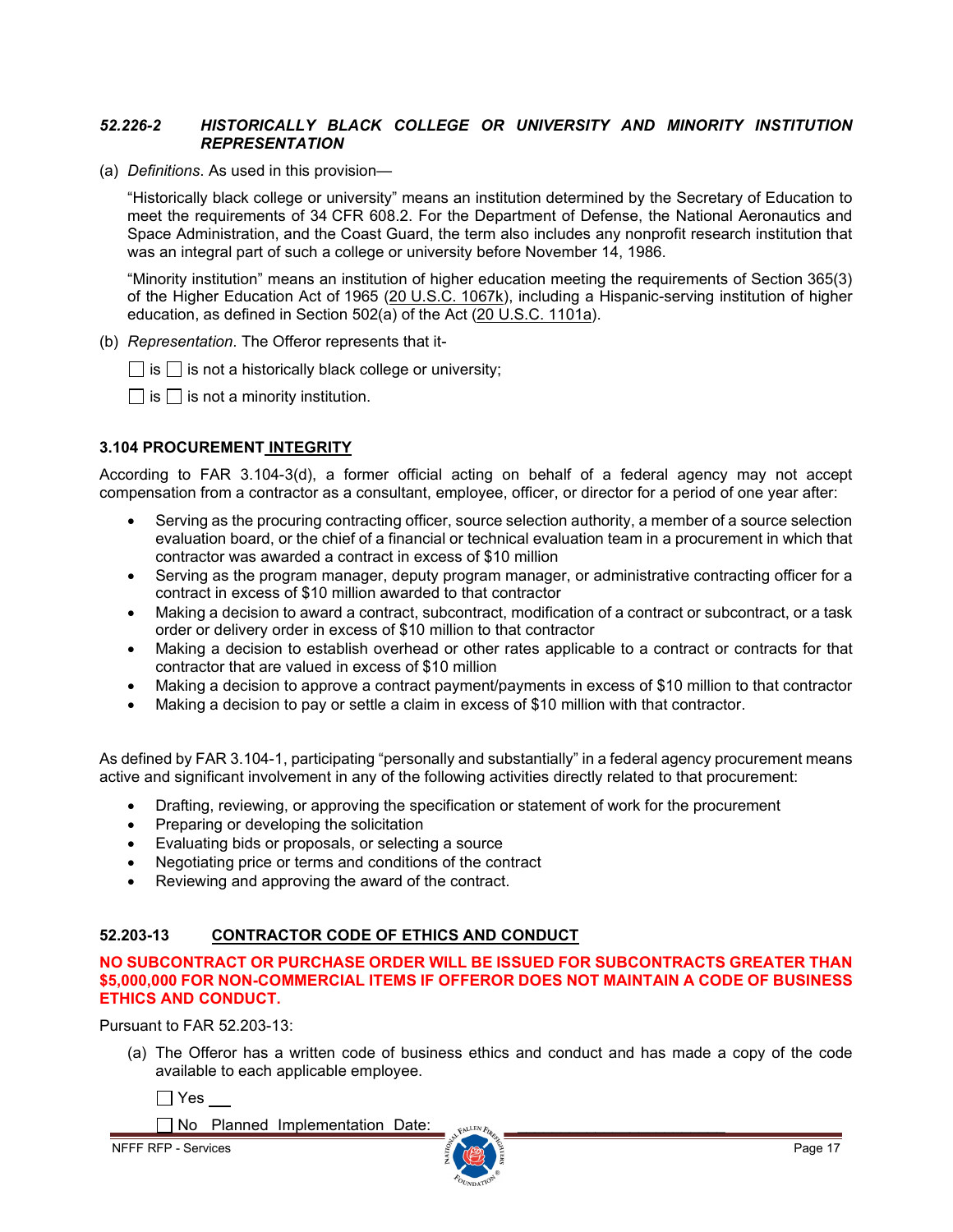(b) The Offeror has established ongoing business ethics awareness and compliance program and an internal control system.

|       |  | Not Applicable to Small Business or for the acquisition of a commercial item as defined in FAR |  |
|-------|--|------------------------------------------------------------------------------------------------|--|
| 2.101 |  |                                                                                                |  |

Yes

No Planned Implementation Date: \_\_\_\_\_\_\_\_\_\_\_\_\_\_\_\_\_\_\_\_\_\_\_\_

#### **52.203-14 DISPLAY OF HOTLINE POSTER(S)**

**NO SUBCONTRACT OR PURCHASE ORDER WILL BE ISSUED FOR SUBCONTRACTS GREATER THAN \$5,000,000 FOR NON-COMMERCIAL ITEMS IF OFFEROR DOES NOT DISPLAY A GOVERNMENT ISSUED HOTLINE POSTER**

#### **Not Applicable for subcontracts:**

- **the acquisition of a commercial item and/or**
- **performed entirely outside the United States**

Is the Subcontract for the acquisition of a Commercial Item?  $\Box$  Yes  $\Box$  No

Is the Subcontract being performed entirely outside the U.S.?

| Yes □ No |  |
|----------|--|

Pursuant to FAR 52.203-14, the Offeror displays a Government-Issued Hotline Poster from any Agency or any appropriate Department of Homeland Security Fraud Hotline Poster.

| Nο |  |
|----|--|
|    |  |

| Nc | Planned Implementation Date: | N/A |
|----|------------------------------|-----|
|----|------------------------------|-----|

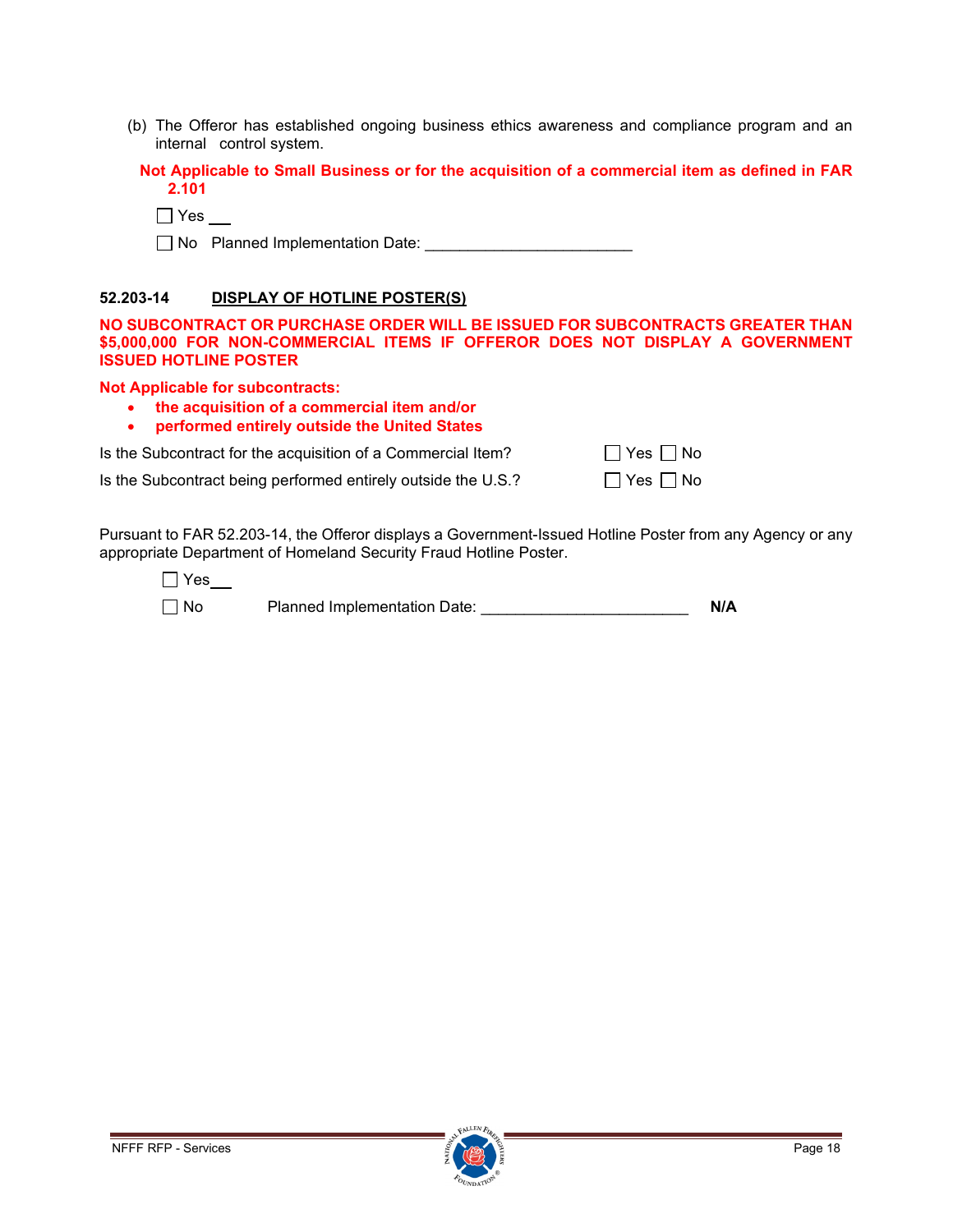# **APPENDIX B** *ADDITIONAL TERMS AND CONDITIONS*

The below marked regulations apply to this Agreement and the associated Section in hereby incorporated into this Agreement:

- OMB Circular A-110 (*see* Section I below)
- Uniform Administrative Requirements, Cost Principles, and Audit Requirements for Federal Awards (2 CFR Part 200, as adopted by the granting agency) (*see* Section II below)
- Federal Acquisition Regulation (FAR) Flowdown Provisions (*see* Section III below)

# *I. OMB Circular A-110*

If this Agreement is subject to OMB Circular A-110, the following additional terms and conditions apply.

1. **Equal Employment Opportunity**. Consultant shall comply with E.O. 11246, "Equal Employment Opportunity," as amended by E.O. 11375, "Amending Executive Order 11246

Relating to Equal Employment Opportunity," and as supplemented by regulations at 41 CFR part 60, "Office of Federal Contract Compliance Programs, Equal Employment Opportunity,

Department of Labor."

- 2. **Copeland "Anti-Kickback" Act (18 U.S.C. 874 and 40 U.S.C. 276c)**. If this Agreement exceeds \$2,000 and is for construction or repair, Consultant shall comply with the Copeland "Anti-Kickback" Act (18 U.S.C. 874), as supplemented by Department of Labor regulations (29 CFR part 3, "Contractors and Subcontractors on Public Building or Public Work Financed in Whole or in Part by Loans or Grants from the United States"). The Act provides that each contractor or subrecipient shall be prohibited from inducing, by any means, any person employed in the construction, completion, or repair of public work, to give up any part of the compensation to which he is otherwise entitled. Consultant shall report all suspected orreported violations to the Foundation.
- 3. **Davis-Bacon Act, as amended (40 U.S.C. 276a to a-7)**. If this Agreement exceeds \$2,000 and is for construction, Consultant shall comply with the Davis-Bacon Act (40 U.S.C. 276a to a-7) and as supplemented by Department of Labor regulations (29 CFR part 5, "Labor Standards Provisions Applicable to Contracts Governing Federally Financed and Assisted Construction"). Under this Act, contractors shall be required to pay wages to laborers and mechanics at a rate not less than the minimum wages specified in a wage determination made by the Secretary of Labor. In addition, contractors shall be required to pay wages not less than once a week. The Foundation's award of this Agreement to Consultant is conditioned upon Consultant's acceptance of the current prevailing wage determination provided by the Foundation in the solicitation pursuant to which this Agreement was awarded. Consultant shall report all suspected or reported violations to the Foundation.

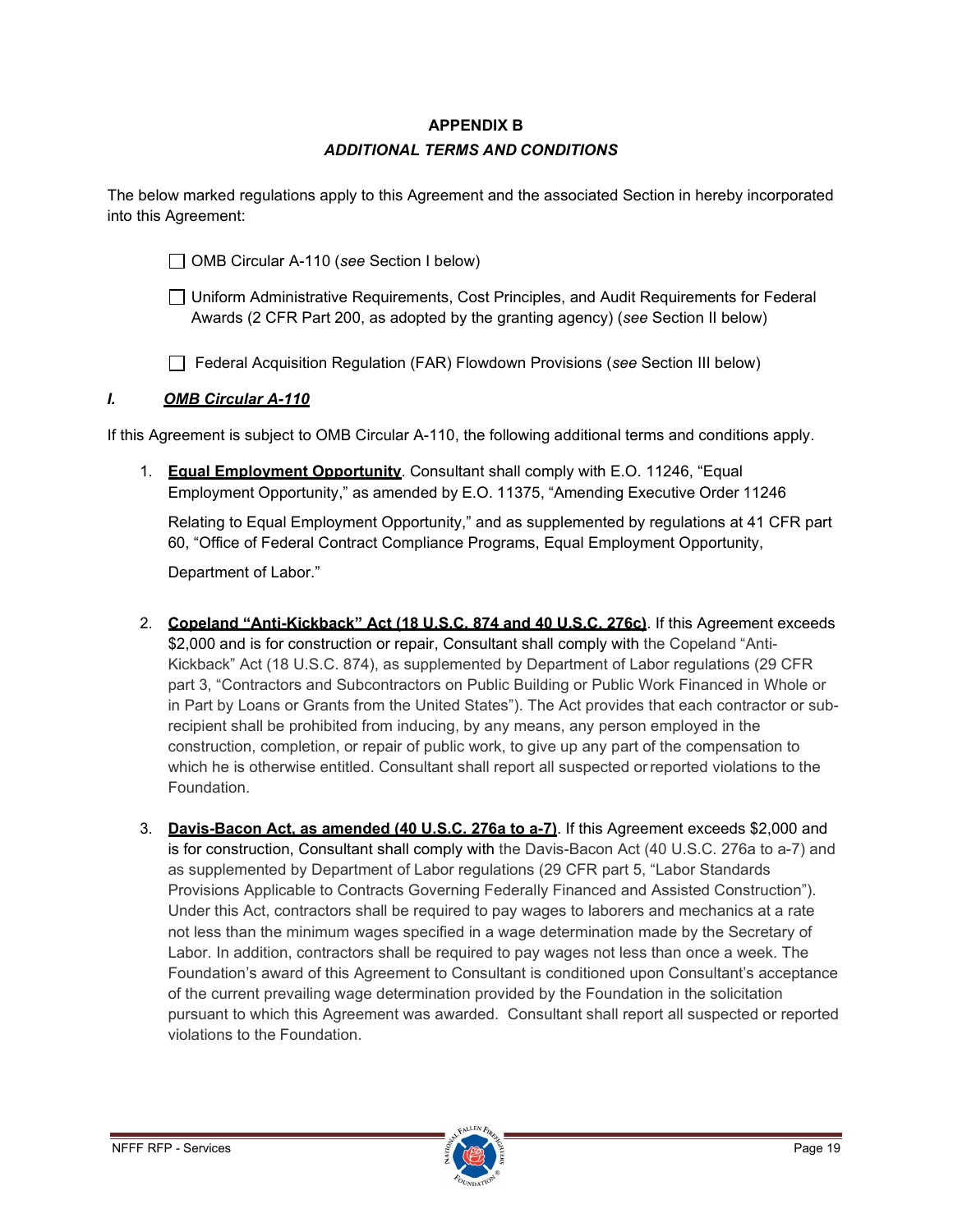- 4. **Contract Work Hours and Safety Standards Act (40 U.S.C. 327-333)**. If this Agreement (a) exceeds \$2,000 and is for construction, or (b) exceeds \$2,500 and involves the employment of mechanics or laborers, Consultant shall comply with Sections 102 and 107 of the Contract Work Hours and Safety Standards Act (40 U.S.C. 327-333), as supplemented by Department of Labor regulations (29 CFR part 5). Under Section 102 of the Act, each contractor shall be requiredto compute the wages of every mechanic and laborer on the basis of a standard work week of 40 hours. Work in excess of the standard work week is permissible provided that the worker is compensated at a rate of not less than  $1\frac{1}{2}$  times the basic rate of pay for all hours worked in excess of 40 hours in the work week. Section 107 of the Act is applicable to construction work and provides that no laborer or mechanic shall be required to work in surroundings or under working conditions which are unsanitary, hazardous or dangerous. These requirements do not apply to the purchases of supplies or materials or articles ordinarily available on the open market, or contracts for transportation or transmission of intelligence.
- 5. **Rights to Inventions Made Under a Contract or Agreement**. If this Agreement is for the performance of experimental, developmental, or research work, the Federal Government andthe Foundation shall have rights in any resulting invention in accordance with 37 CFR part 401, "Rights to Inventions Made by Nonprofit Organizations and Small Business Firms Under Government Grants, Contracts and Cooperative Agreements," and any implementing regulations issued by the awarding agency.
- 6. **Clean Air Act (42 U.S.C. 7401 et seq.) and the Federal Water Pollution Control Act (33 U.S.C. 1251 et seq.), as amended**. If this Agreement exceeds \$100,000, Consultant shall comply with all applicable standards, orders or regulations issued pursuant to the Clean AirAct (42 U.S.C. 7401 et seq.) and the Federal Water Pollution Control Act as amended (33 U.S.C. 1251 et seq.). Consultant shall report all violations to the Foundation.
- 7. **Byrd Anti-Lobbying Amendment (31 U.S.C. 1352)**. If this Agreement is equal to or exceeds \$100,000, Consultant certifies that he/she/it will not and has not used Federal appropriated funds to pay any person or organization for influencing or attempting to influence an officer or employee of any agency, a member of Congress, officer or employee of Congress, or an employee of a member of Congress in connection with obtaining any Federal contract, grant or any other award covered by 31 U.S.C. 1352. Consultant shall disclose to the Foundation any lobbying with non-Federal funds that takes place in connection with obtaining any Federal award. Consultant shall require its subcontractors under this Agreement to comply with this provision.

# *II. Uniform Administrative Requirements, Cost Principles, and Audit Requirements for Federal Awards (2 CFR Part 200, as adopted by the granting agency)*

If this Agreement is subject to the Uniform Administrative Requirements, Cost Principles, and Audit Requirements for Federal Awards (2 CFR Part 200, as adopted by the granting agency), the following additional terms and conditions apply.

1. **Equal Employment Opportunity**. If this Agreement meets the definition of "federally assisted construction contract" in 41 CFR Part 60-1.3, Consultant shall comply with the equal opportunity clause provided under 41 CFR 60-1.4(b), in accordance with Executive Order 11246, "Equal Employment Opportunity" (30 FR 12319, 12935, 3 CFR Part, 1964-1965 Comp., p. 339), as

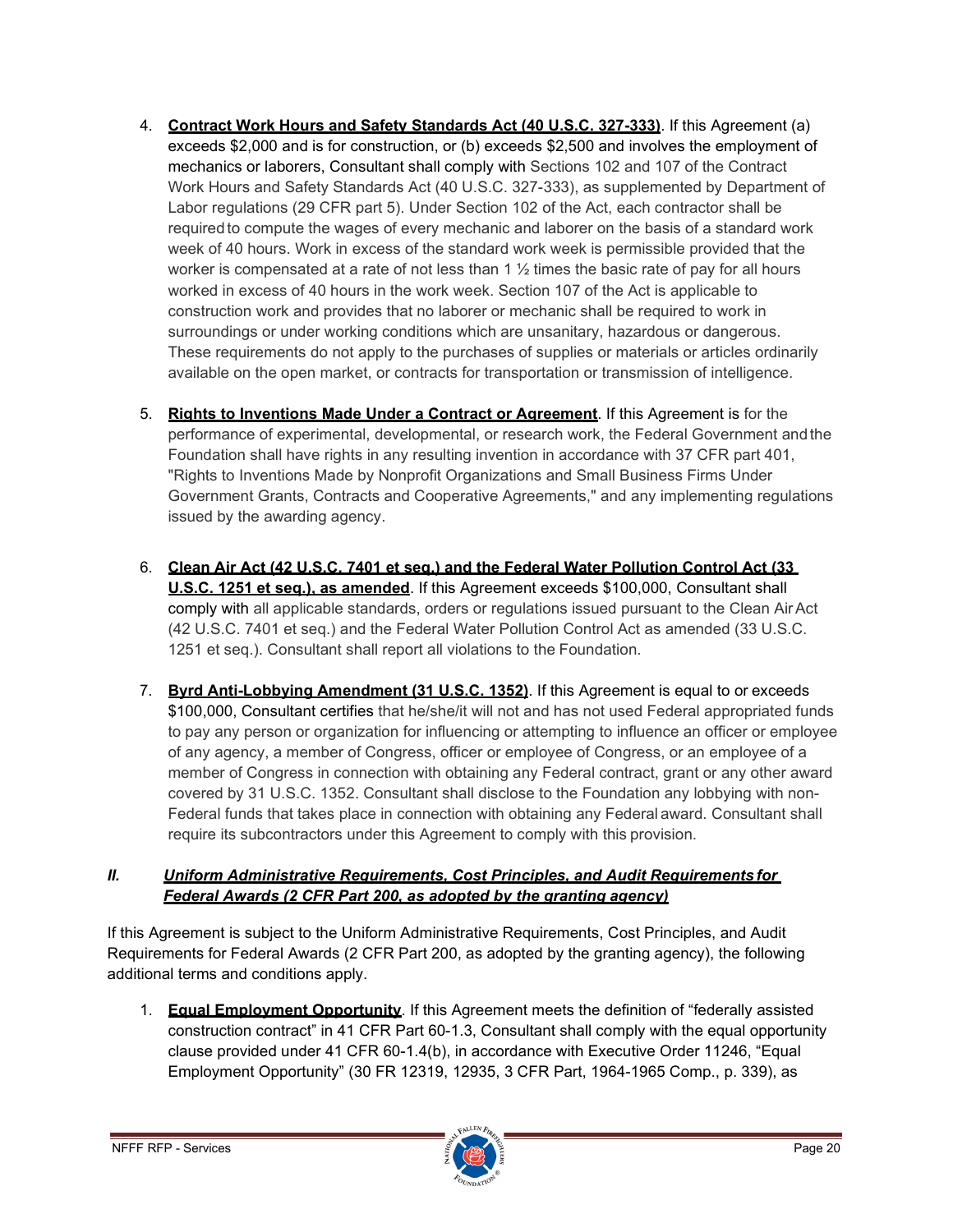- 2. amended by Executive Order 11375, "Amending Executive Order 11246 Relating to Equal Employment Opportunity," and implementing regulations at 41 CFR part 60, "Office of Federal Contract Compliance Programs, Equal Employment Opportunity, Department of Labor."
- 3. **Davis-Bacon Act, as amended (40 U.S.C. 3141-3148)**. If this Agreement exceeds \$2,000 and is a prime construction contract, Consultant shall comply with the Davis-Bacon Act (40 U.S.C. 3141-3144, and 3146-3148) as supplemented by Department of Labor regulations (29 CFR Part

5, "Labor Standards Provisions Applicable to Contracts Covering Federally Financed and Assisted Construction"). In accordance with the statute, contractors must be required to pay wages to laborers and mechanics at a rate not less than the prevailing wages specified in a wage determination made by the Secretary of Labor. In addition, contractors must be required to pay wages not less than once a week. The Foundation's award of this Agreement to Consultant is conditioned upon Consultant's acceptance of the current prevailing wage determination provided by the Foundation in the solicitation pursuant to which this Agreement was awarded.

Consultant shall report all suspected or reported violations to the Foundation. Additionally, Consultant shall comply with the Copeland "Anti-Kickback" Act (40 U.S.C. 3145), as supplemented by Department of Labor regulations (29 CFR Part 3, "Contractors and Subcontractors on Public Building or Public Work Financed in Whole or in Part by Loans or Grants from the United States"). The Act provides that each contractor or sub-recipient must be

prohibited from inducing, by any means, any person employed in the construction, completion, or repair of public work, to give up any part of the compensation to which he or she is otherwise entitled. Consultant shall report all suspected or reported violations to the Foundation.

- 4. **Contract Work Hours and Safety Standards Act (40 U.S.C. 3701-3708)**. If this Agreement exceeds \$100,000 and involves the employment of mechanics or laborers, Consultant shall comply with 40 U.S.C. 3702 and 3704, as supplemented by Department of Labor regulations (29 CFR Part 5). Under 40 U.S.C. 3702 of the Act, each contractor must be required to compute the wages of every mechanic and laborer on the basis of a standard work week of 40 hours. Work in excess of the standard work week is permissible provided that the worker is compensated at a rate of not less than one and a half times the basic rate of pay for all hours worked in excess of 40 hours in the work week. The requirements of 40 U.S.C. 3704 are applicable to construction work and provide that no laborer or mechanic must be required to work in surroundings or under working conditions which are unsanitary, hazardous or dangerous. These requirements do not apply to the purchases of supplies or materials or articles ordinarily available on the open market, or contracts for transportation or transmission of intelligence.
- 5. **Rights to Inventions Made Under a Contract or Agreement**. If the Federal award that funds this Agreement meets the definition of "funding agreement" under 37 CFR § 401.2(a) and this Agreement is with a small business firm or nonprofit organization regarding the substitution of

parties, assignment or performance of experimental, developmental, or research work under that "funding agreement," the parties shall comply with the requirements of 37 CFR Part 401, "Rights to Inventions Made by Nonprofit Organizations and Small Business Firms Under Government Grants, Contracts and Cooperative Agreements," and any implementing regulations issued by the awarding agency.